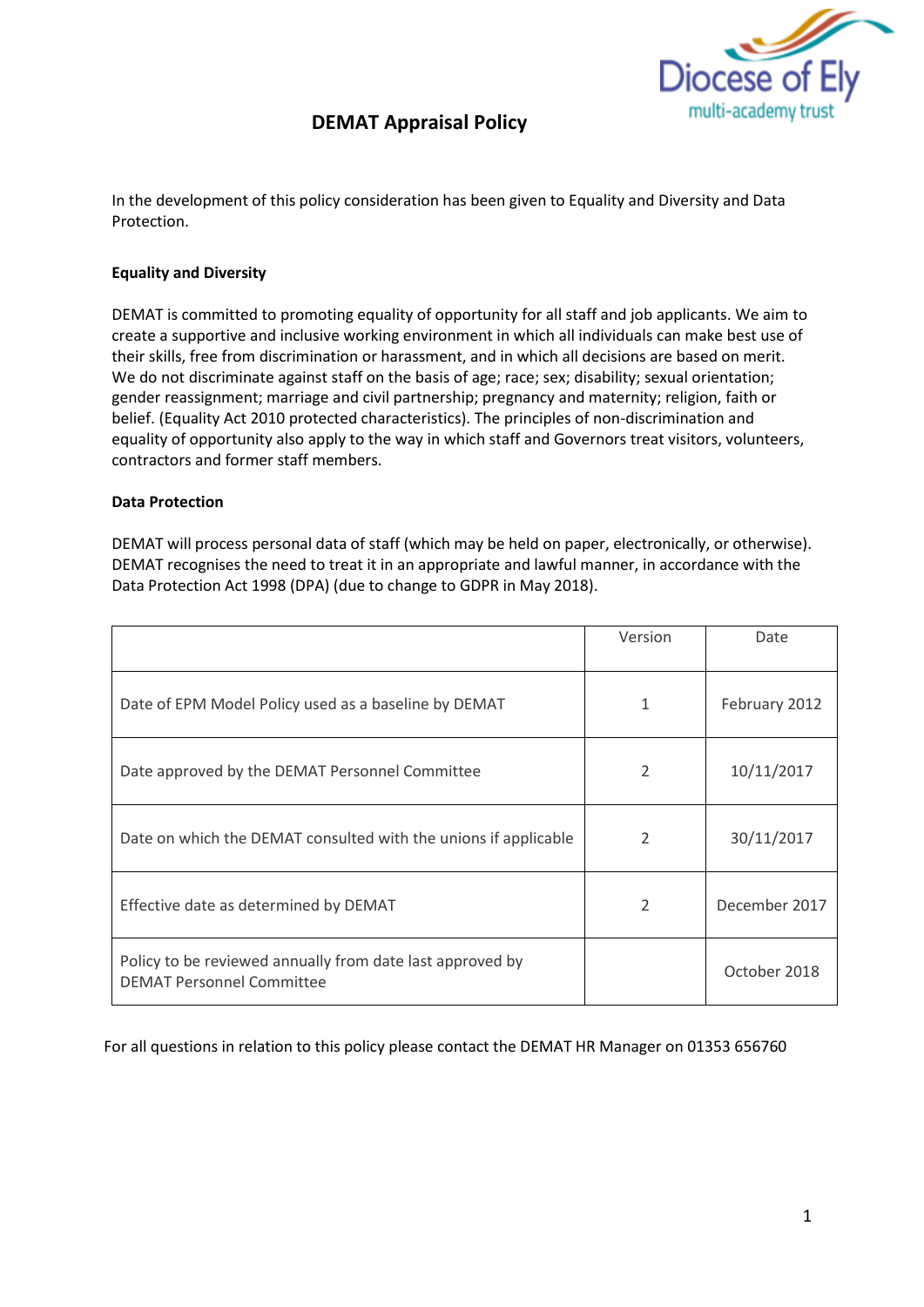

## **Policy Contents**

## *Page Number(s)*

## *Policy for Appraising Performance for all DEMAT Staff* **Definitions 3 Application of the Policy 3 Purpose 3** *Appraisal* **1. The Appraisal Period 4 2. Appointment Appraisers 4 3. Setting Objectives 4 4. Overall Performance of Teachers 4 5. Reviewing Performance 5 6. Drop Ins 5 7. Development and Support 5**

**8. Feedback 6 9. Transition to Capability 6 10. Annual Assessment 6-7**

**Appendices:**

**HTPM procedure** 

**Performance Management Procedure for all staff excluding headteachers**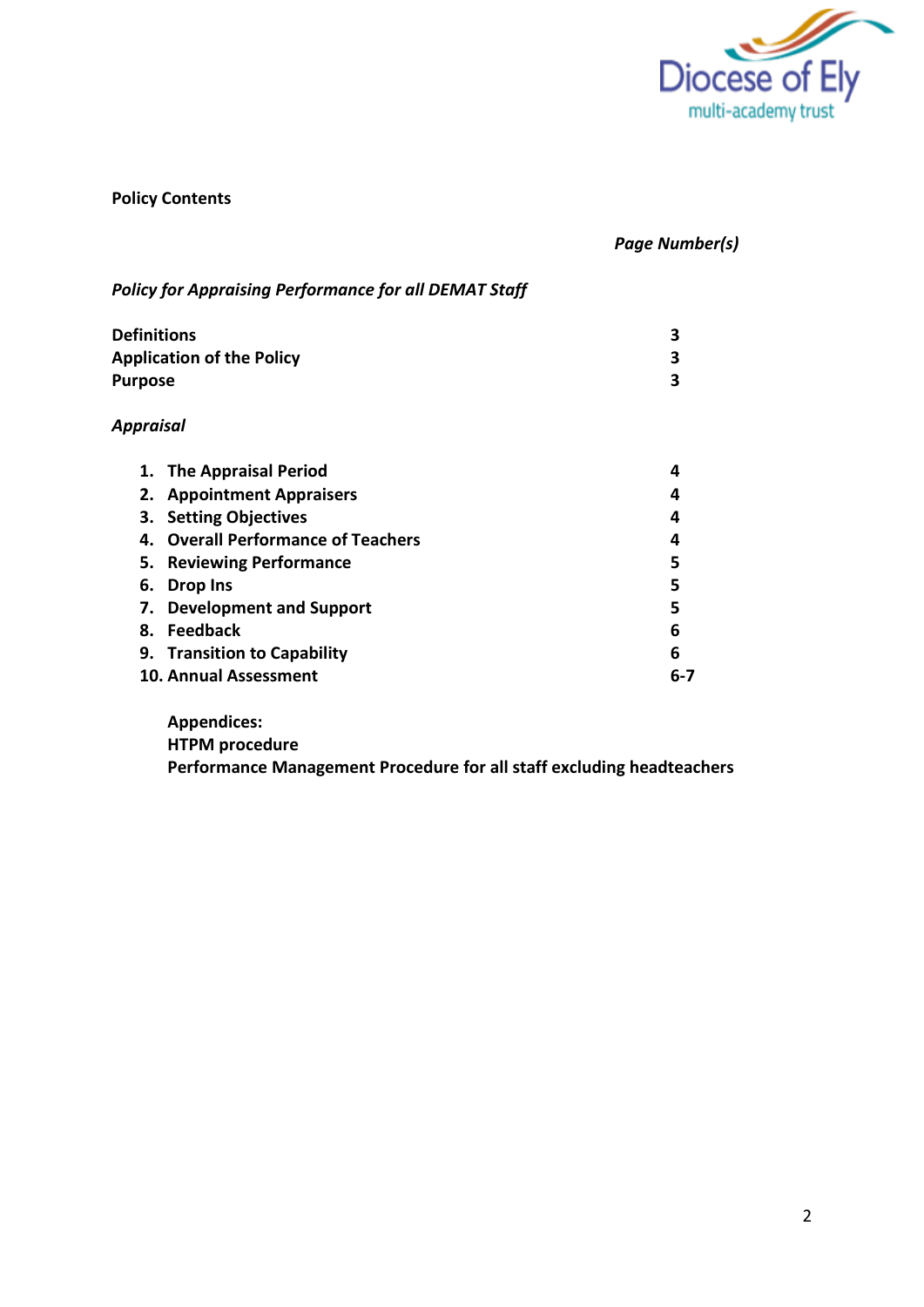

## **Policy for Appraising Performance**

## **for all DEMAT Staff**

#### **Definitions**

The term "Head teacher" also refers, where appropriate, to any other title used to identify the Head teacher or in the context of the central team DEMAT Senior Manager.

The term "employee" refers to any member of school staff employed to work at the school or in the central team.

The term "senior manager" refers to any member of the Leadership Group, as defined by the School Teachers' Pay and Conditions Document, or a senior support employee in cases involving support staff, delegated by the Head teacher to deal with an appraisal and/or capability matter under these procedures. A senior manager may only make a decision to issue a sanction up to and including a final written warning.

If the Head teacher, following consultation with the Chair of Governors, considers that there is no senior manager to whom s/he can reasonably delegate a specific capability matter then the Head teacher will take the role of the senior manager for that specific case and the role of the "Head teacher" under this procedure will be performed by a "Disciplinary Committee" of the Governing Body consisting of not less than 3 governors, (except in circumstances provided for in the Secretary of State's guidance on the Staffing Regulations), none of whom will have had previous involvement in the case.

The role of the Head teacher will be taken by appropriate governors as indicated where the appraisal and or capability being reviewed is that of the Head teacher.

"Lack of capability" is defined as a situation in which an employee fails consistently to perform his/her duties to a wholly satisfactory standard of performance over a period.

The term DEMAT refers to the Diocese of Ely Multi Academy Trust.

#### **Application of the policy**

This policy applies to all staff employed by DEMAT, except those on contracts of less than one term, those teachers undergoing induction *(i.e. NQTs),* and those have been transferred to the Capability Policy.The following definitions are included for reference purposes for both School and Central Team staff to enable clarity and transparency when applying this policy. If the appraisal process identifies concerns about the employee's performance which it has not been able to address it will be necessary to move on to the capability policy to move forward formally

The appraisal policy will be a supportive and developmental process designed to ensure that all employees identified by the policy have the skills and support they need to carry out their role effectively. It will help to ensure that all employees are able to continue to improve their professional/employment practice and to develop in their respective roles.

#### **Purpose**

This policy sets out the framework for a clear and consistent assessment of the overall performance of employees covered by the appraisal policy and for supporting their development within the context of the school's plan for improving educational provision and performance, and the standards expected of employees in their respective roles. It also sets out the arrangements that will apply when employees fall below the levels of competence that are expected of them.

This policy does not form part of any employee's contract of employment and it may be amended at any time following consultation. Parts of this procedure may vary, including any time limits, as appropriate in any case.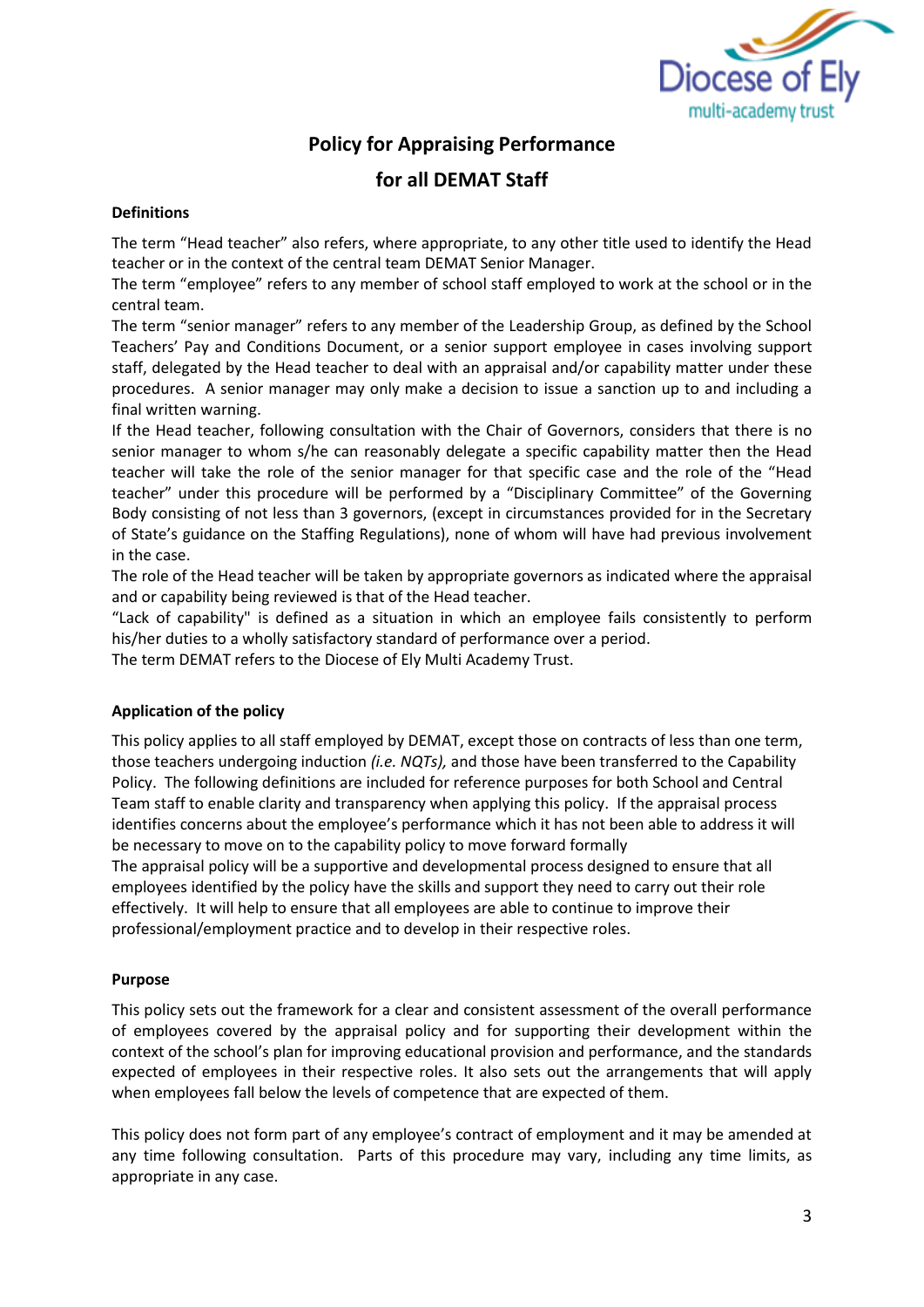

#### **1. The appraisal period**

- 1.1 The appraisal period will run for twelve months from 1 September to 31st August.
- 1.2 Employees who are employed on a fixed term contract of less than one year will have their performance managed in accordance with the principles underpinning this policy. The length of the review period will be determined by the duration of their contract.
- 1.3 Employees will not normally be dismissed for performance reasons without previous warnings. However, in serious cases of gross negligence, or in any case involving an employee who has not yet completed their probationary period, dismissal without previous warnings may be appropriate.

## **2. Appointing appraisers**

- 2.1 The head teacher will be appraised by a Senior Officer as defined by DEMAT, supported by the Chair of the local governing body.
- 2.2 The task of appraising the head teacher, including the setting of objectives, will be delegated to a Senior Officer as defined by DEMAT, supported by the Chair of the local governing body.
- 2.3 The head teacher will decide who will appraise other employees covered by the policy.

#### **3. Setting objectives**

- 3.1 The head teacher's objectives will be set by the Senior Officer as defined by DEMAT, supported by the Chair of the local governing body.
- 3.2 Objectives for each employee covered by the policy will be set before, or as soon as practicable after, the start of each appraisal period. The objectives set will be Specific, Measurable, Achievable, Realistic and Time-bound and will be appropriate to the employee's role and level of experience. The appraiser and employee will seek to agree the objectives but, if that is not possible, the appraiser will determine the objectives. Objectives may be revised if circumstances change.
- 3.3 The objectives set for each employee will, if achieved, contribute to the school's plans for improving the school's educational provision and performance and improving the educational opportunities of pupils at that school.

#### **4. Overall Performance of Teachers**

- 4.1 Before, or as soon as practicable after, the start of each appraisal period, a teacher will be informed of the standards against which that teacher's performance in that appraisal period will be assessed. Each teacher will be assessed against the set of standards contained in the document called "Teachers' Standards" published in July 2011 and any subsequent amendment thereof.
- 4.2 The head teacher or governing body (as appropriate) will need to consider whether certain teachers should also be assessed against other sets of standards published by the Secretary of State that are relevant to them.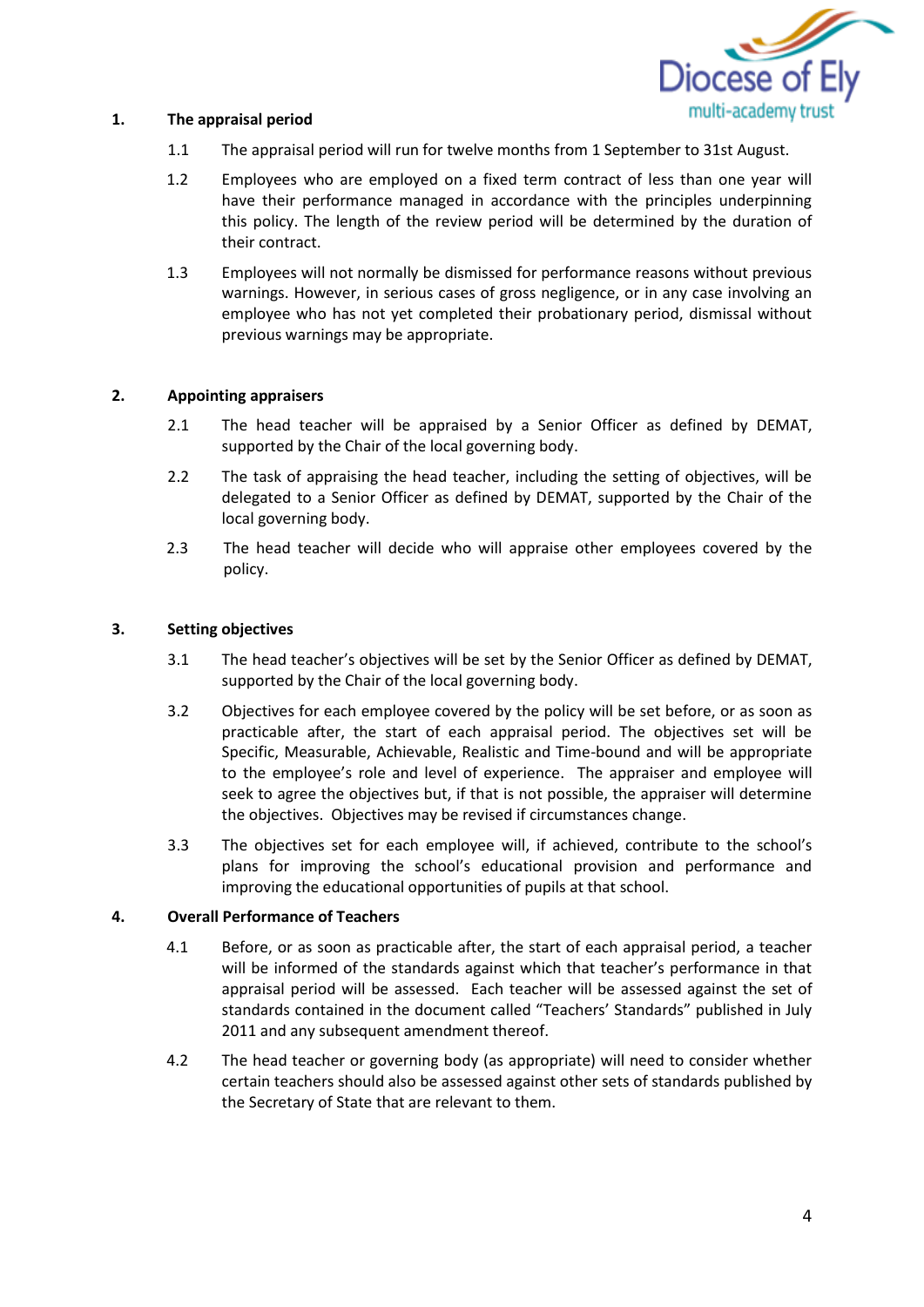

#### **5. Reviewing performance**

#### 5.1 Observation

- 5.1.1 This school believes that observation of classroom practice and other responsibilities for teachers, and support staff who support teachers in the classroom, is important both as a way of assessing performance to identify any strengths and areas for development they may have and of gaining useful information which can inform school improvement more generally.
- 5.1.2 All observations will be carried out in a supportive fashion in line with the lesson observation protocol (this will follow under separate cover).
- 5.1.3 Teachers' performance will be regularly observed but the amount and type of classroom observation will depend on the individual circumstances of the employee and the overall needs of the school.
- 5.1.4 Classroom observation of teachers will be carried out by senior or middle managers with QTS.
- 5.1.5 Employees who have responsibilities outside the classroom should also expect to have their performance of those responsibilities observed and assessed.

## 5.2 Support staff

- 5.2.1 Support staff appraisal will focus on the job description of the employee and the expected standards of performance will be made clear by the appraiser.
- 5.2.1 Observations of classroom support staff will be carried out in a supportive fashion in line with the lesson observation protocol (this will follow under separate cover).

#### **6. Drop Ins**

6.1 In addition to formal observation, the head teacher or other leaders with responsibility for teaching standards may "drop in" to evaluate the standards of teaching and to check that high standards of professional performance are established and maintained. The length and frequency of "drop in" observations will vary depending on specific circumstances.

#### **7. Development and support**

- 7.1 Appraisal is a supportive process which will be used to inform continuing professional development. The trust wishes to encourage a culture in which all employees take responsibility for improving their performance through appropriate development that is recommended and provided by the employer.
- 7.2 Teachers professional development will be linked to school improvement priorities and to the ongoing professional development needs and priorities of individual teachers.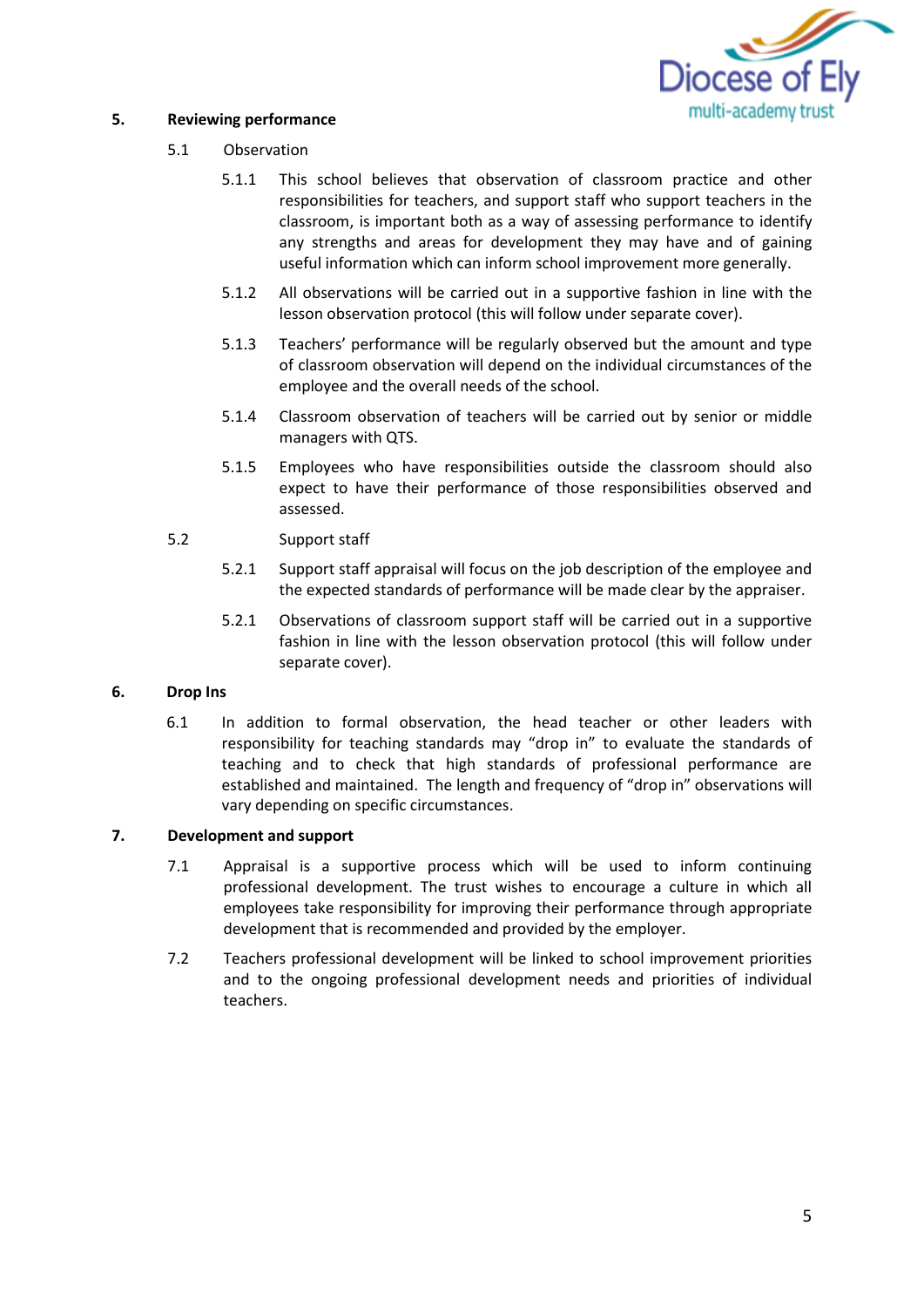

## **8. Feedback**

- 8.1 Employees will receive constructive feedback on their performance throughout the year and within 5 working days unless in exceptional circumstances after an observation has taken place or other evidence has come to light. Feedback will highlight areas of strength as well as any areas that need attention.
- 8.2 Where there are concerns about any aspects of the employee's performance the appraiser will meet with the employee to:
	- give clear feedback about the areas of concern;
	- give the employee the opportunity to comment and discuss the concerns and establish the likely causes of poor performance and identify any training needs/support needed (e.g. coaching, monitoring, structured observation);
	- clarify the required standards and agree any support (e.g. coaching, mentoring, structured observations), that will be provided to help address those specific concerns;
	- make clear how, and by when, the appraiser will review progress.
	- if it is appropriate to revise objectives, it will be necessary to allow sufficient time for improvement.
	- the amount of time will reflect the seriousness of the concerns; explain the implications and process if no, or insufficient, improvement is made.
- 8.3 When progress is reviewed, if the appraiser is satisfied that the employee has made, or is making, sufficient improvement, the appraisal process will continue as normal, with any remaining issues continuing to be addressed though that process.
- 8.4 The appraiser will keep a note of any concerns, the support given and the review judgement. A copy of this note will be given to the employee. (See 10.4 below). If required, this will inform any decision on transition to the capability procedure.

#### **9. Transition to capability**

9.1 If the appraiser, is not satisfied with progress, the employee will be notified in writing that the appraisal system will no longer apply and that his/her performance will be managed under the capability procedure. The employee will be invited to a formal capability meeting. The capability procedures will be conducted as outlined in the capability policy. Employees are encouraged to seek advice from their Trade Union representatives.

## **10. Annual assessment**

- 10.1 The performance of each employee covered by the appraisal policy will be formally assessed in respect of each appraisal period.
- 10.2 In making any recommendation regarding the performance of the head teacher, the Senior Officer as defined by DEMAT will consult with the COO/CEO of DEMAT.
- 10.3 This assessment is the end to the annual appraisal process, but performance and development priorities will be reviewed and addressed on a regular basis throughout the year in interim meetings which will take place at least once a term.
- 10.4 The employee will receive an appraisal report as soon as practicable following the end of each appraisal period, and can comment in writing on the appraisal report.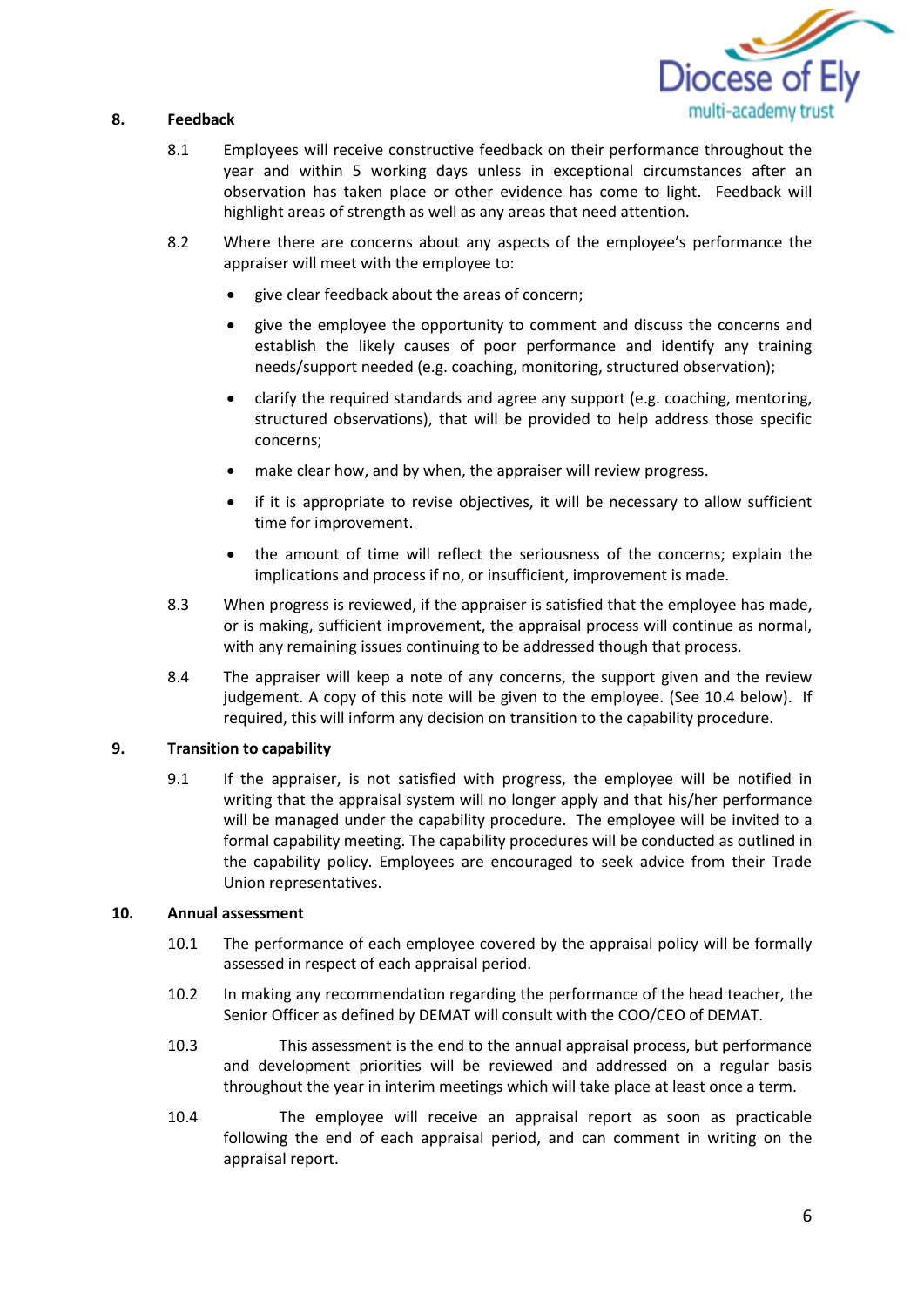

- multi-academy trust practicable following the end of the appraisal period, in any case before the end of the summer term.
- 10.6 The appraisal report will include:
	- details of the employee's objectives for the appraisal period in question;
	- an assessment of the employee's performance of their role and responsibilities against their objectives and, for teachers, against the relevant standards;
	- an assessment of the employee's training and development needs and identification of any action that should be taken to address them. The assessment of performance and of training and development needs will inform the planning process for the following appraisal period.
	- a recommendation on pay where that is relevant**,** the details of which are available separately in the Pay Policy.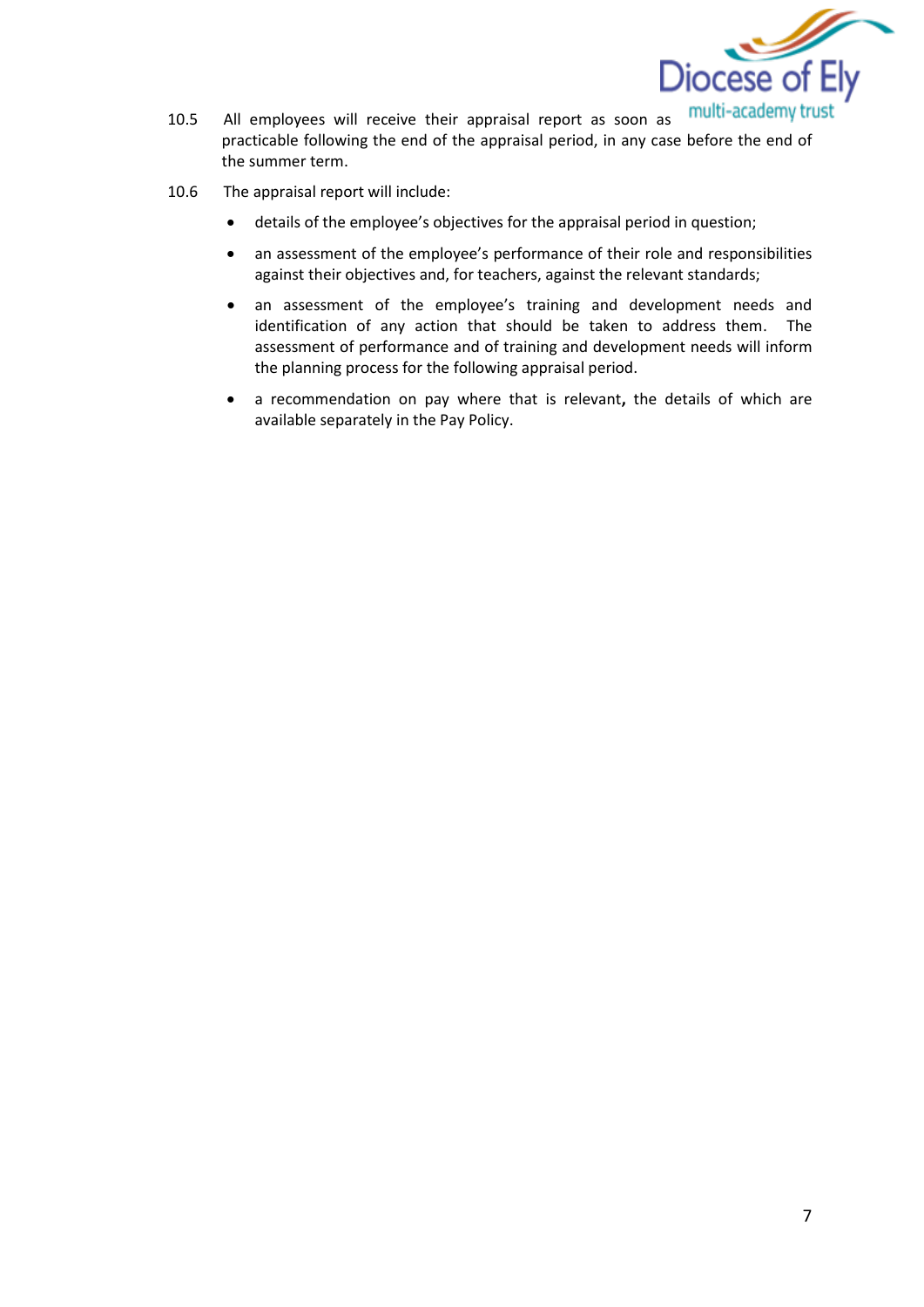

## **Head teacher Performance Management Review**

## **Policy Statement**

The Diocese of Ely Multi Academy Trust (DEMAT) has high expectations for the performance of all its staff and is committed to improving the performance of individuals and teams. Performance Management enables there to be a focus on effective training and development to ensure job satisfaction, a development of skills and expertise and a clear path for career progression. This policy statement is intended to underpin the **Performance Management Review (PMR)** process to ensure that all employees experience fairness and consistency between staff with similar levels of responsibility and/or experience. It applies to all Executive Heads, Head teachers, teachers and support staff employed by the Trust except those who are subject to capability procedures. It is linked to the following DEMAT documents:

- Appraisal Policy and Capability Policy (applied at **TRUST** level)
- Pay Policy (**TRUST** level)
- Scheme of Delegation

Under the scheme of delegation (company checklist 39 – 41), the Local Board is responsible for the strategic development of the headteacher's PMR**. This will be undertaken by DEMAT Senior Officers supported by the Chair of Governors and as per the issued time line.**

All review panels must have a member who has completed training on head teacher performance management. The headteacher's performance review may not take place unless this is the case.

In all cases, the **DEMAT Senior Officer** will write up the review statement and attend a mid-year review with the headteacher. Dates for interim reviews must be set at the time of the HTPMR meeting.

Objectives must be linked to the context of the head teacher and the school. As far as possible, objectives will be agreed by all parties at the PMR but there may be exceptional circumstances where the Trust may exercise its discretion to set objectives. Where this is the case, the objectives will be deemed as a 'reasonable management instruction' to the head.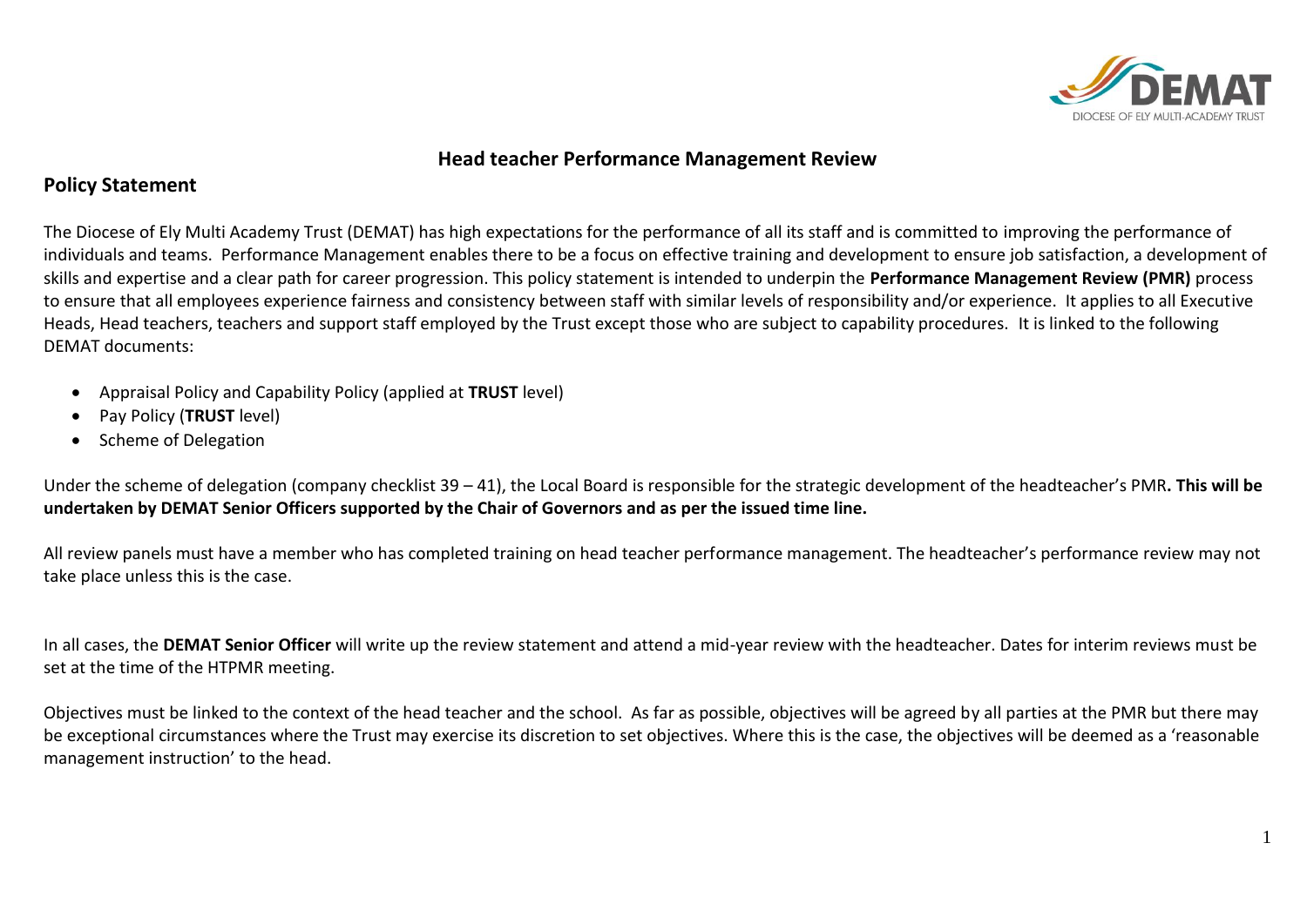

The annual review cycle runs from **July/August** but where a head teacher takes up their post part way through the school year, the length of the first cycle shall be determined as the time left to run until the start of the next annual cycle commences (i.e. the following **July/August**). An initial objective setting will take place as soon as possible after the commencement of employment.

Where a review panel wishes to make a recommendation to increase a head teacher's pay applications must then be made in writing to the **Personnel Committee** 

All recommendations will be reviewed in the **autumn** term, and where successful, payments will be backdated to **the start of the academic year**. In all cases, recommendations must be based on robust and clear evidence of the head teachers.

The CEO may ask for further clarification of the criteria on which the recommendation for a pay increase has been made, in confidence, if the Personal Committee requires further clarification.

In all cases, the review panel is required to submit confirmation to the CEO/COO that the PMR process has been conducted fairly and is compliant (see appendix two).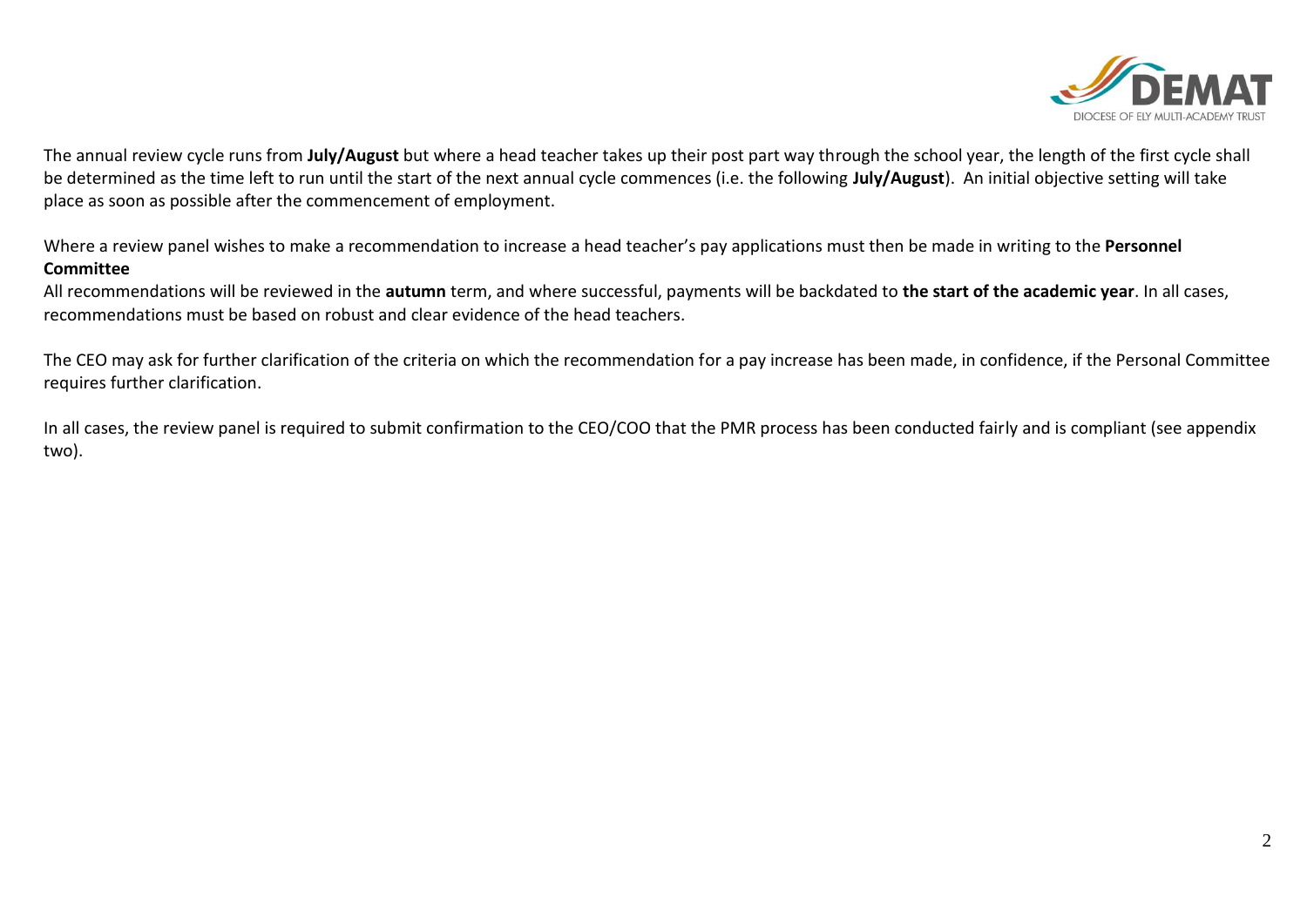

**Key information**:

| <b>Name of School:</b>                                                           |  |
|----------------------------------------------------------------------------------|--|
| <b>Name of Headteacher:</b>                                                      |  |
| <b>DEMAT SENIOR OFFICER</b>                                                      |  |
| <b>Date of Performance Review</b>                                                |  |
| <b>Chair of Governors on Performance Review Panel</b>                            |  |
| Date of interim formal review meeting to be set at the<br>initial review meeting |  |
| NB there is an expectation that a formal review (to include                      |  |
| the DEMAT Senior Officer) will take place at the half way                        |  |
| point of the cycle.                                                              |  |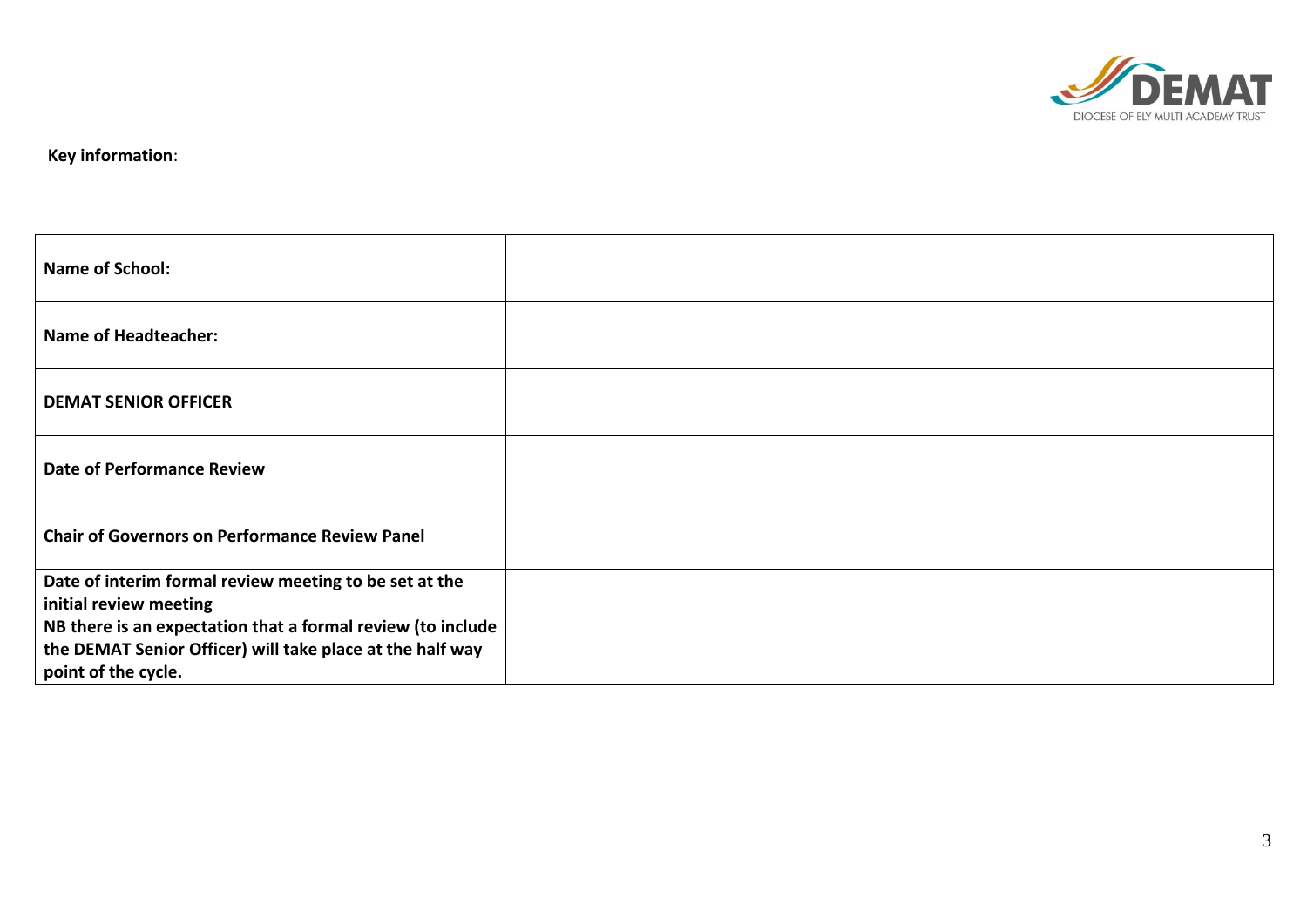

## **The Process**

- 1. The Headteacher undertakes a self-evaluation against the previous objectives and the Headteacher Standards (Part 1) and provides advice about objectives for the coming year.
- 2. This self-evaluation and preliminary advice must be forwarded to the **DEMAT Senior Officer at least two weeks before** the review meeting. **A secure email address must be used for this purpose.**
- 3. The **DEMAT Senior Officer** will arrange to discuss with the headteacher the self-evaluation prior to completing the preliminary advice section. This will draw on evidence by the Headteacher (Part 1) and suggest future objectives (Part 3). The **DEMAT Senior Officer** forwards this to the Headteacher and Chair of Governors before the review meeting.
- 4. At the review meeting, the **DEMAT Senior Officer** meets initially with the Headteacher to review the evidence provided in the self-evaluation and the proposed objectives for the forthcoming year. The **DEMAT Senior Officer** then meets with the Headteacher and Chair of Governors to support the construction of the appraisal and planning statements for the forthcoming year.
- 5. Dates for intermediate reviews to be set up at the review meeting
- 6. The **DEMAT Senior Officer** compiles the final document, which is returned to the Headteacher and Chair of Governors. Once agreed, this becomes the annual planning and review statement for the Headteacher. The circulation of the completed final document is restricted to the headteacher and the Chair of Governors
- 7. The **DEMAT Senior Officer** sends a final confirmation statement to the Headteacher and the Chair of Governors to evidence completion of the process.
- 8. The CEO can ask to see the completed documentation
- 9. The recommendation of the review panel is noted by the Governing body
- 10. Once the recommendation is ratified, appendix letter one is sent to DEMAT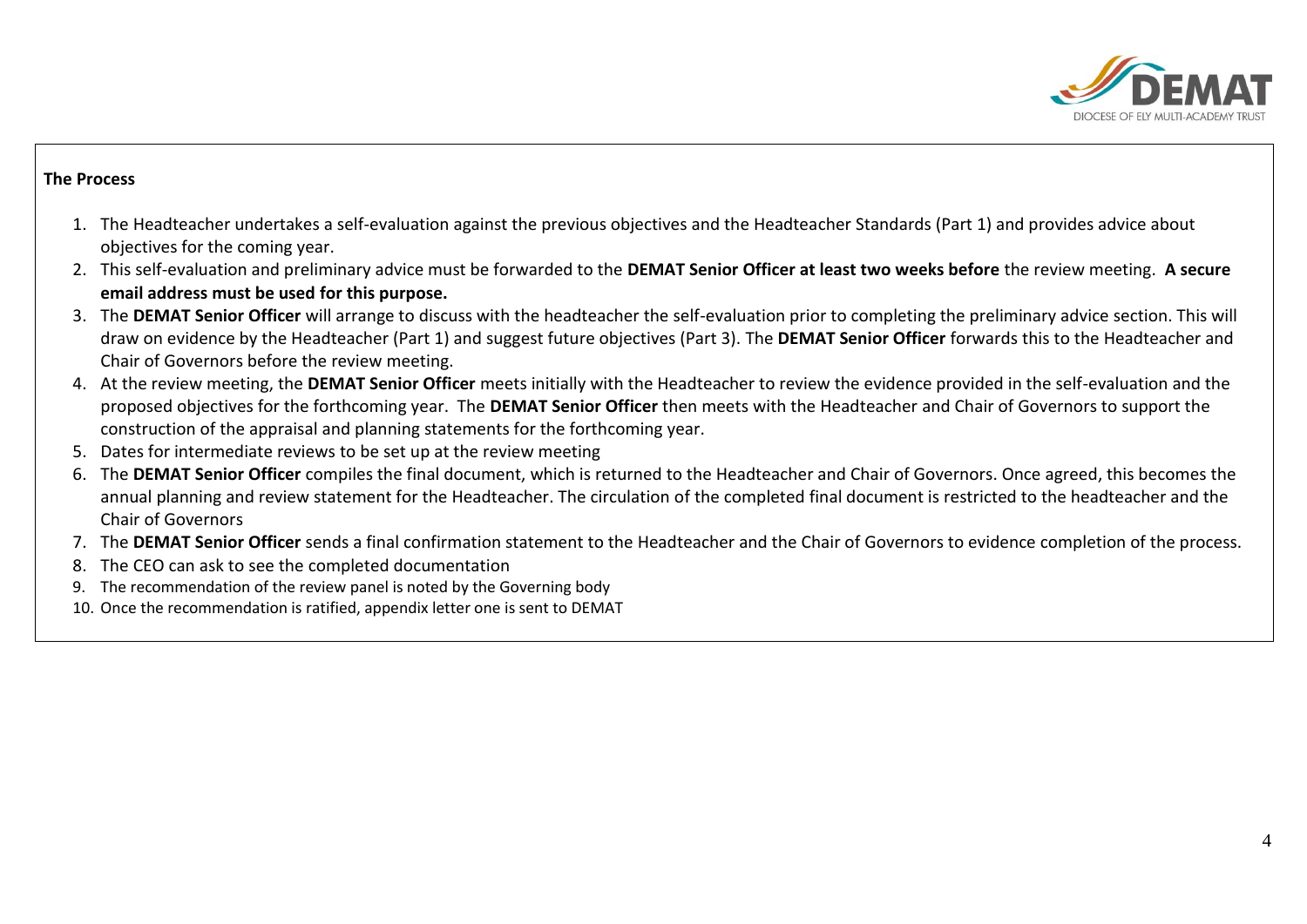

## **Part 1: Preliminary Evidence provided for the review statement – review of the appraisal objectives For use by the Headteacher, Performance Review Panel DEMAT Senior Officer**

*Please record evidence to support completion of the objectives.*

| Objective 1                                                                                                 |                                                         |  |  |  |
|-------------------------------------------------------------------------------------------------------------|---------------------------------------------------------|--|--|--|
|                                                                                                             |                                                         |  |  |  |
| <b>Success Criteria</b>                                                                                     | Headteacher self-evaluation including impact of actions |  |  |  |
|                                                                                                             |                                                         |  |  |  |
|                                                                                                             |                                                         |  |  |  |
|                                                                                                             |                                                         |  |  |  |
|                                                                                                             |                                                         |  |  |  |
|                                                                                                             |                                                         |  |  |  |
|                                                                                                             |                                                         |  |  |  |
|                                                                                                             |                                                         |  |  |  |
| DEMAT Senior Officer 's preliminary evaluation (drawing on evidence from the headteacher's self-evaluation) |                                                         |  |  |  |
|                                                                                                             |                                                         |  |  |  |
|                                                                                                             |                                                         |  |  |  |
|                                                                                                             |                                                         |  |  |  |
|                                                                                                             |                                                         |  |  |  |
|                                                                                                             |                                                         |  |  |  |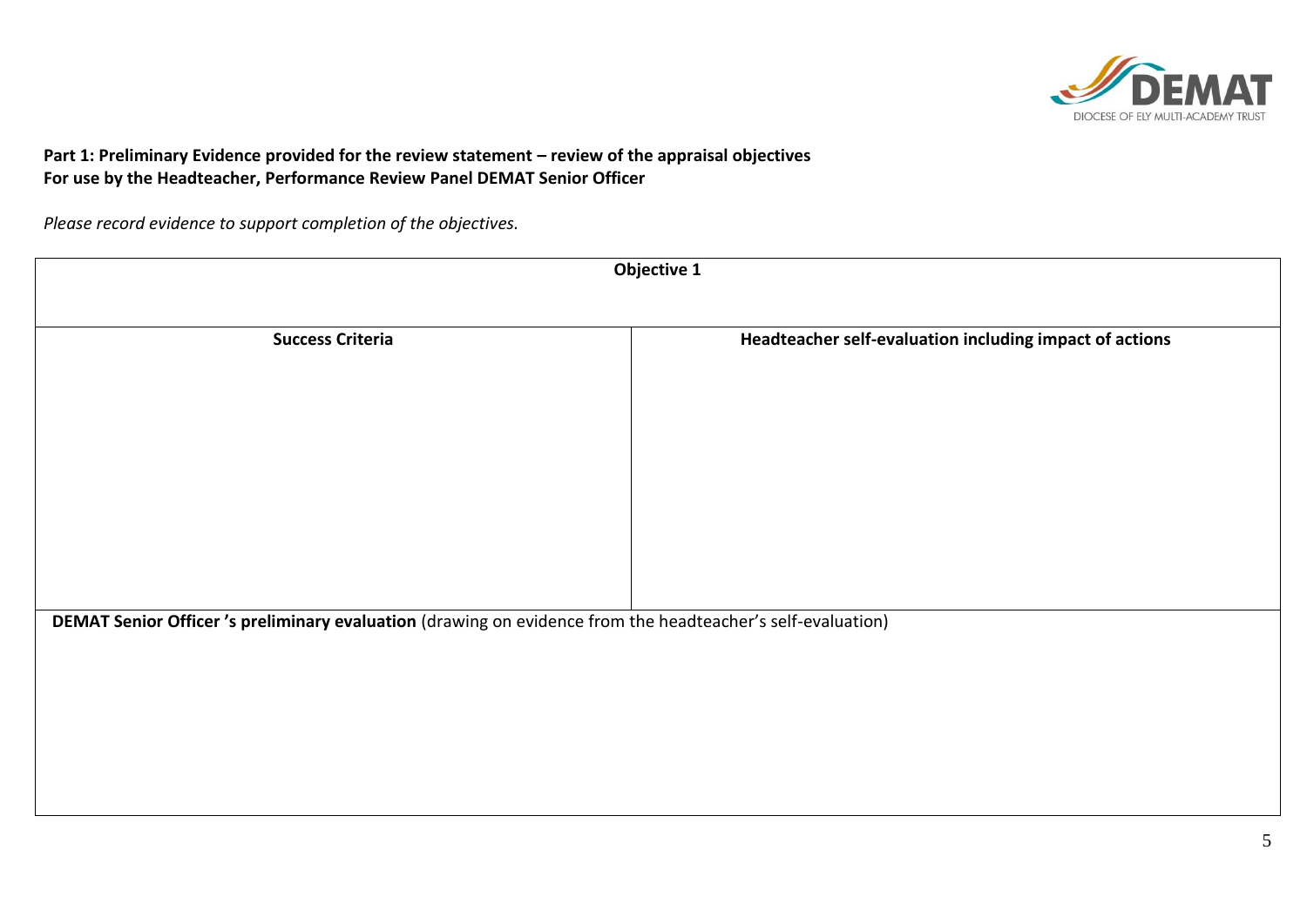

| <b>Objective 2</b>                                                                                         |                                                         |  |  |  |
|------------------------------------------------------------------------------------------------------------|---------------------------------------------------------|--|--|--|
|                                                                                                            |                                                         |  |  |  |
| <b>Success Criteria</b>                                                                                    | Headteacher self-evaluation including impact of actions |  |  |  |
|                                                                                                            |                                                         |  |  |  |
|                                                                                                            |                                                         |  |  |  |
|                                                                                                            |                                                         |  |  |  |
|                                                                                                            |                                                         |  |  |  |
|                                                                                                            |                                                         |  |  |  |
| DEMAT Senior Officer's preliminary evaluation (drawing on evidence from the headteacher's self-evaluation) |                                                         |  |  |  |
|                                                                                                            |                                                         |  |  |  |
|                                                                                                            |                                                         |  |  |  |
|                                                                                                            |                                                         |  |  |  |
|                                                                                                            |                                                         |  |  |  |
|                                                                                                            |                                                         |  |  |  |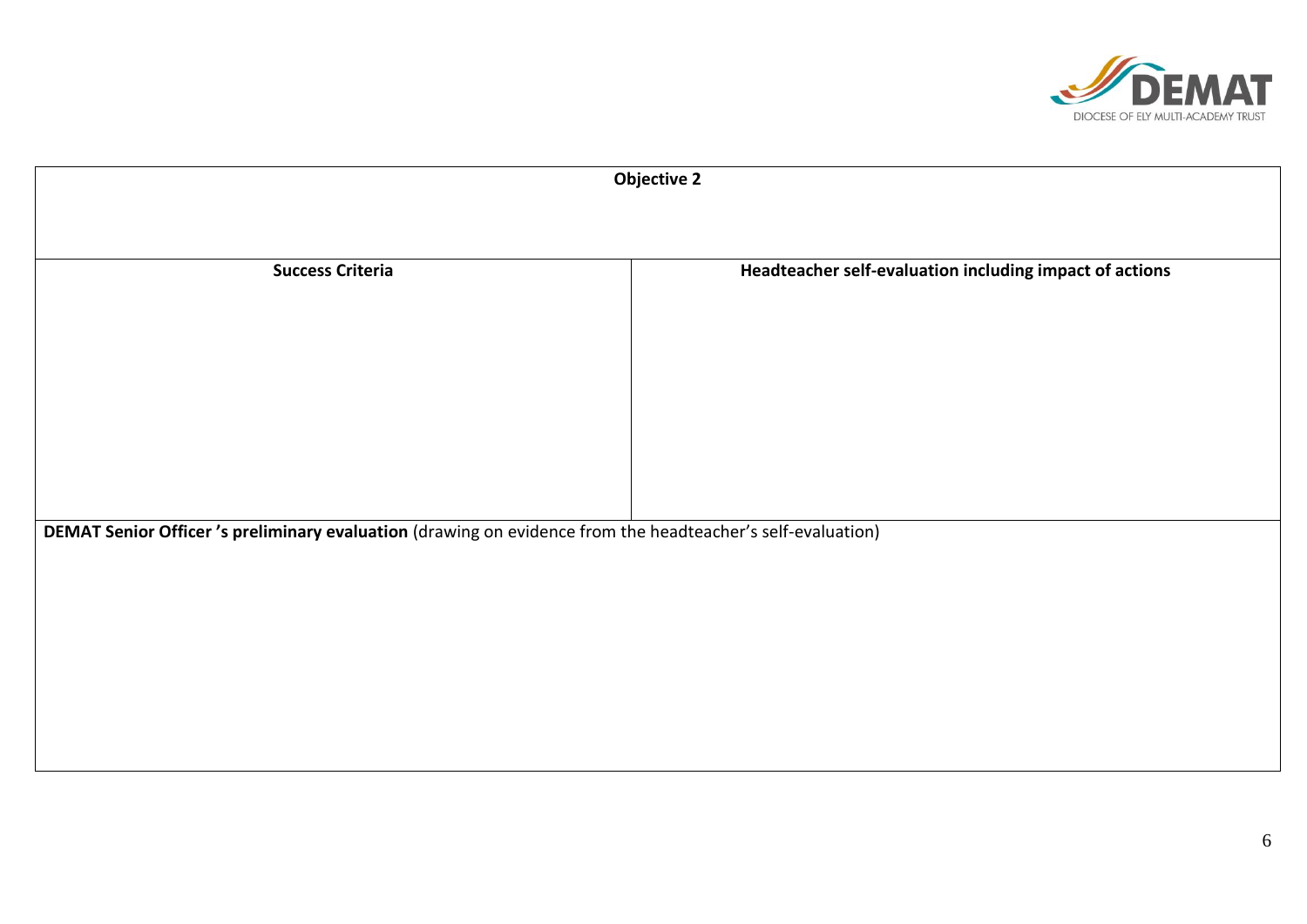

| <b>Objective 3</b>                                                                                         |                                                         |  |  |
|------------------------------------------------------------------------------------------------------------|---------------------------------------------------------|--|--|
| <b>Success Criteria</b>                                                                                    | Headteacher self-evaluation including impact of actions |  |  |
|                                                                                                            |                                                         |  |  |
|                                                                                                            |                                                         |  |  |
|                                                                                                            |                                                         |  |  |
|                                                                                                            |                                                         |  |  |
|                                                                                                            |                                                         |  |  |
|                                                                                                            |                                                         |  |  |
| DEMAT Senior Officer's preliminary evaluation (drawing on evidence from the headteacher's self-evaluation) |                                                         |  |  |
|                                                                                                            |                                                         |  |  |
|                                                                                                            |                                                         |  |  |
|                                                                                                            |                                                         |  |  |
|                                                                                                            |                                                         |  |  |
|                                                                                                            |                                                         |  |  |
|                                                                                                            |                                                         |  |  |
|                                                                                                            |                                                         |  |  |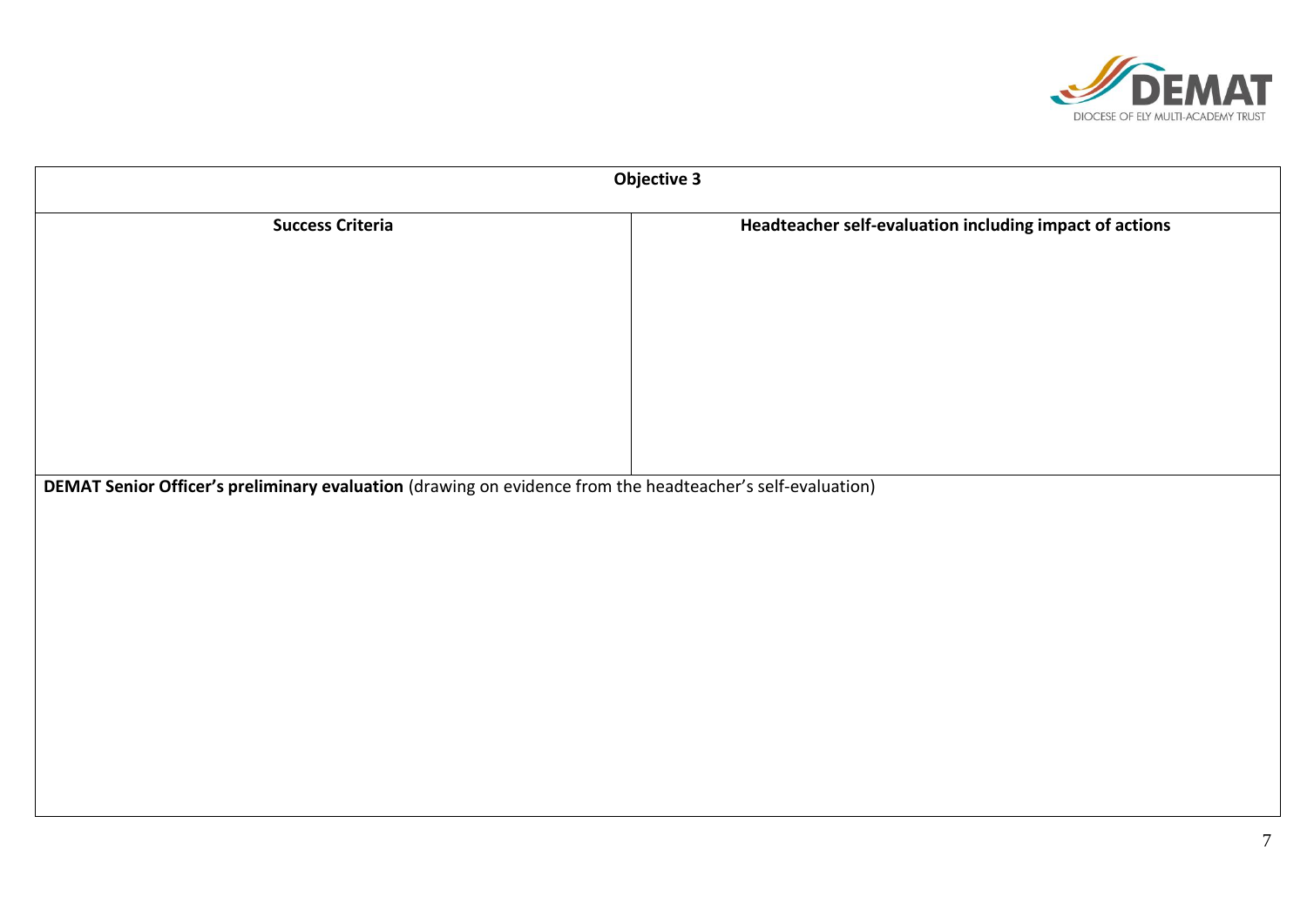

| <b>Objective 4</b>      |                                                                                                            |  |  |  |  |
|-------------------------|------------------------------------------------------------------------------------------------------------|--|--|--|--|
| <b>Success Criteria</b> | Headteacher self-evaluation including impact of actions                                                    |  |  |  |  |
|                         |                                                                                                            |  |  |  |  |
|                         |                                                                                                            |  |  |  |  |
|                         |                                                                                                            |  |  |  |  |
|                         |                                                                                                            |  |  |  |  |
|                         | DEMAT Senior Officer's preliminary evaluation (drawing on evidence from the headteacher's self-evaluation) |  |  |  |  |
|                         |                                                                                                            |  |  |  |  |
|                         |                                                                                                            |  |  |  |  |
|                         |                                                                                                            |  |  |  |  |
|                         |                                                                                                            |  |  |  |  |
|                         |                                                                                                            |  |  |  |  |
|                         |                                                                                                            |  |  |  |  |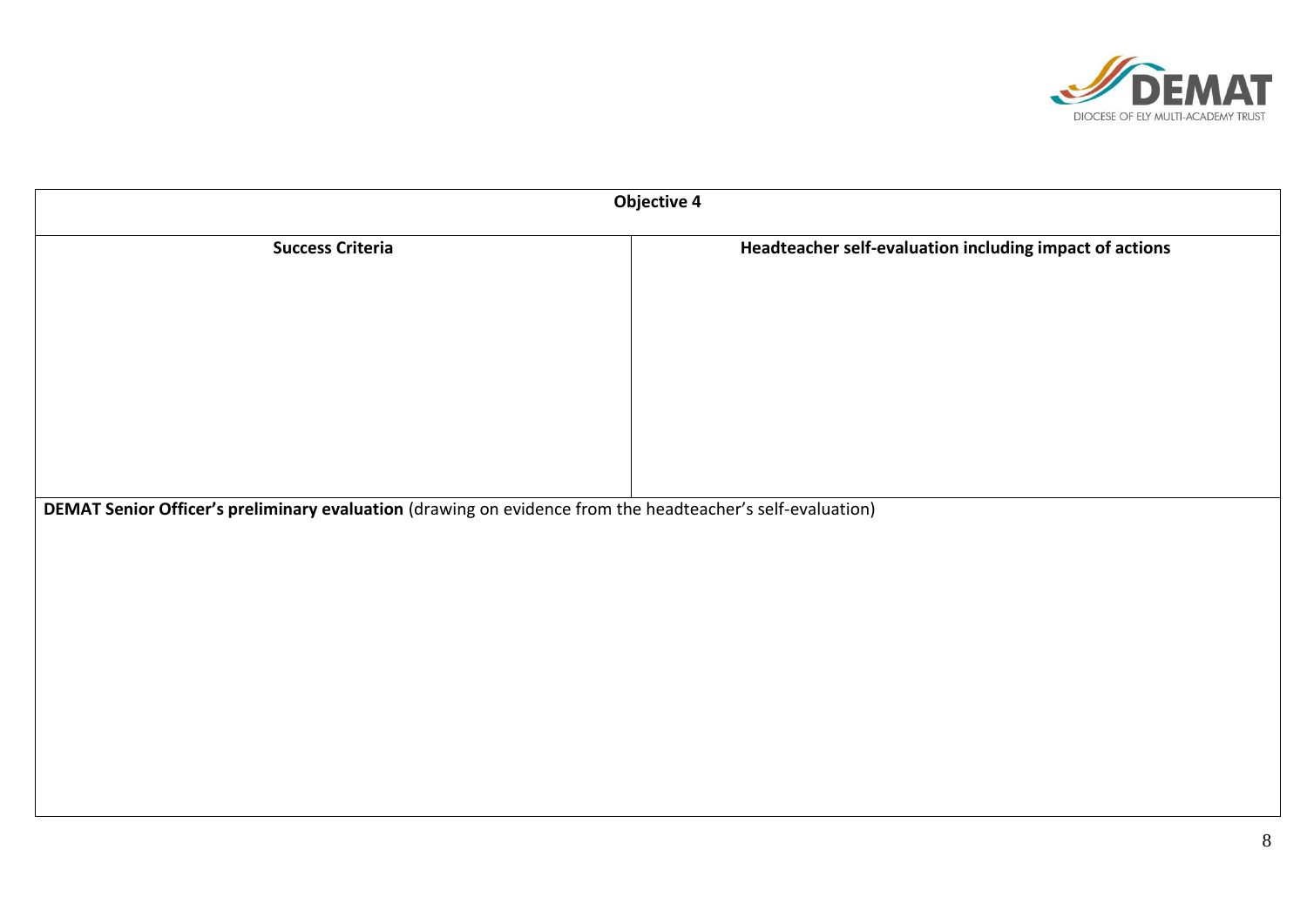

## **Additional preliminary evidence provided for the review statement – review of the headteacher's overall achievements against the Four Domains of the National Standards of Excellence for Headteachers (January 2015)**

*Please select a statement from each of the domains not addressed by your objectives and provide evidence of how you have demonstrated them over the past year, and the impact on standards.*

| The National Standards of Excellence for<br>Headteachers (January 2015): the Four Domains | <b>Domain statement</b> | <b>Evidence and examples of impact</b> |
|-------------------------------------------------------------------------------------------|-------------------------|----------------------------------------|
| <b>Qualities and knowledge</b>                                                            |                         |                                        |
| <b>Pupils and staff</b>                                                                   |                         |                                        |
| <b>Systems and processes</b>                                                              |                         |                                        |
| The self-improving school system                                                          |                         |                                        |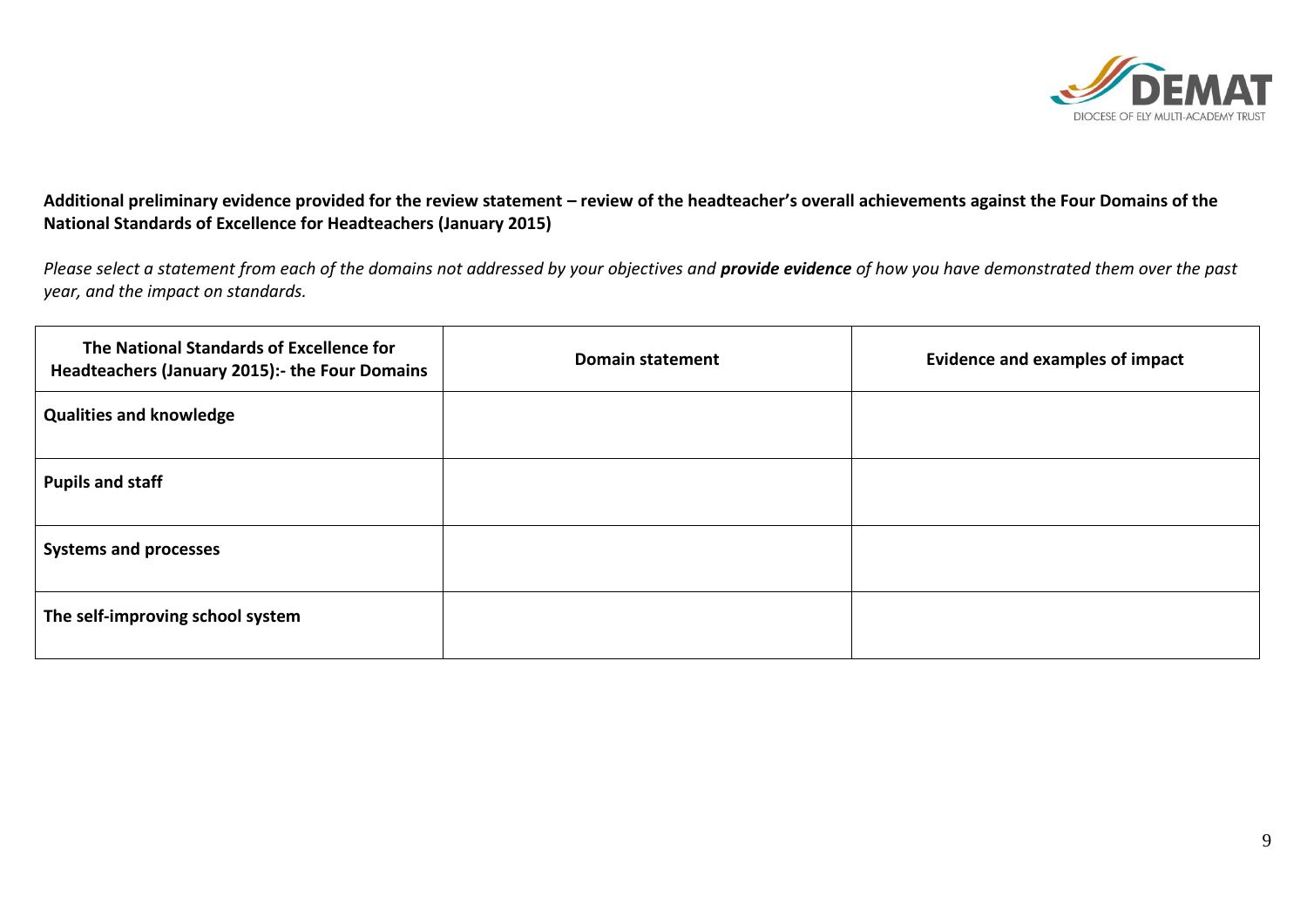

## **Review of learning and development**

*The Headteacher should identify and complete one or two examples of their own key learning and development activities prior to the review meeting.* 

| <b>Professional Development activity</b> | Impact (How it has met your needs and how you have applied it) |  |
|------------------------------------------|----------------------------------------------------------------|--|
|                                          |                                                                |  |
|                                          |                                                                |  |
|                                          |                                                                |  |
|                                          |                                                                |  |
|                                          |                                                                |  |
|                                          |                                                                |  |

## **Review of impact of resources available to support effective working**

*The Headteacher should review the impact of resources that have been made available to support effective working and work-life balance prior to the review meeting, to include dedicated headship time.*

| <b>Resource</b> | Impact |
|-----------------|--------|
|                 |        |
|                 |        |
|                 |        |
|                 |        |
|                 |        |
|                 |        |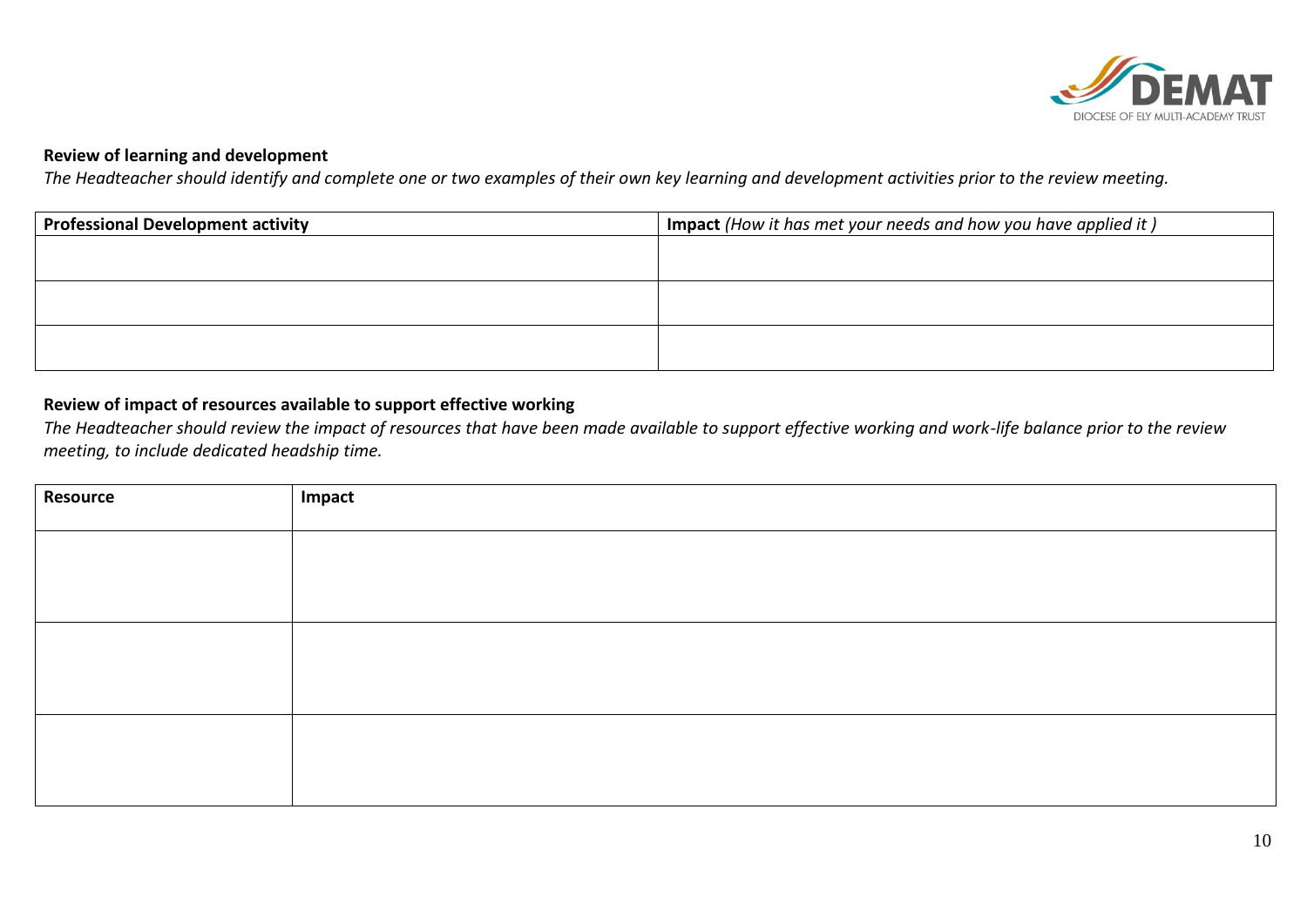

11

**Part 2: Appraisal Statement – Final evaluation of the overall achievement of the Headteacher** 

**Summary of performance against the specific appraisal objectives:**

**Summary of overall performance against The National Standards of Excellence for Headteachers:**

**Headteacher comments on receipt of the draft statement (optional)**

| Signed | (Headteacher)          | Date        |
|--------|------------------------|-------------|
| Signed | (DEMAT SENIOR OFFICER) | Date        |
| SIGNED | (CHAIR OF GOVERNORS)   | <b>DATE</b> |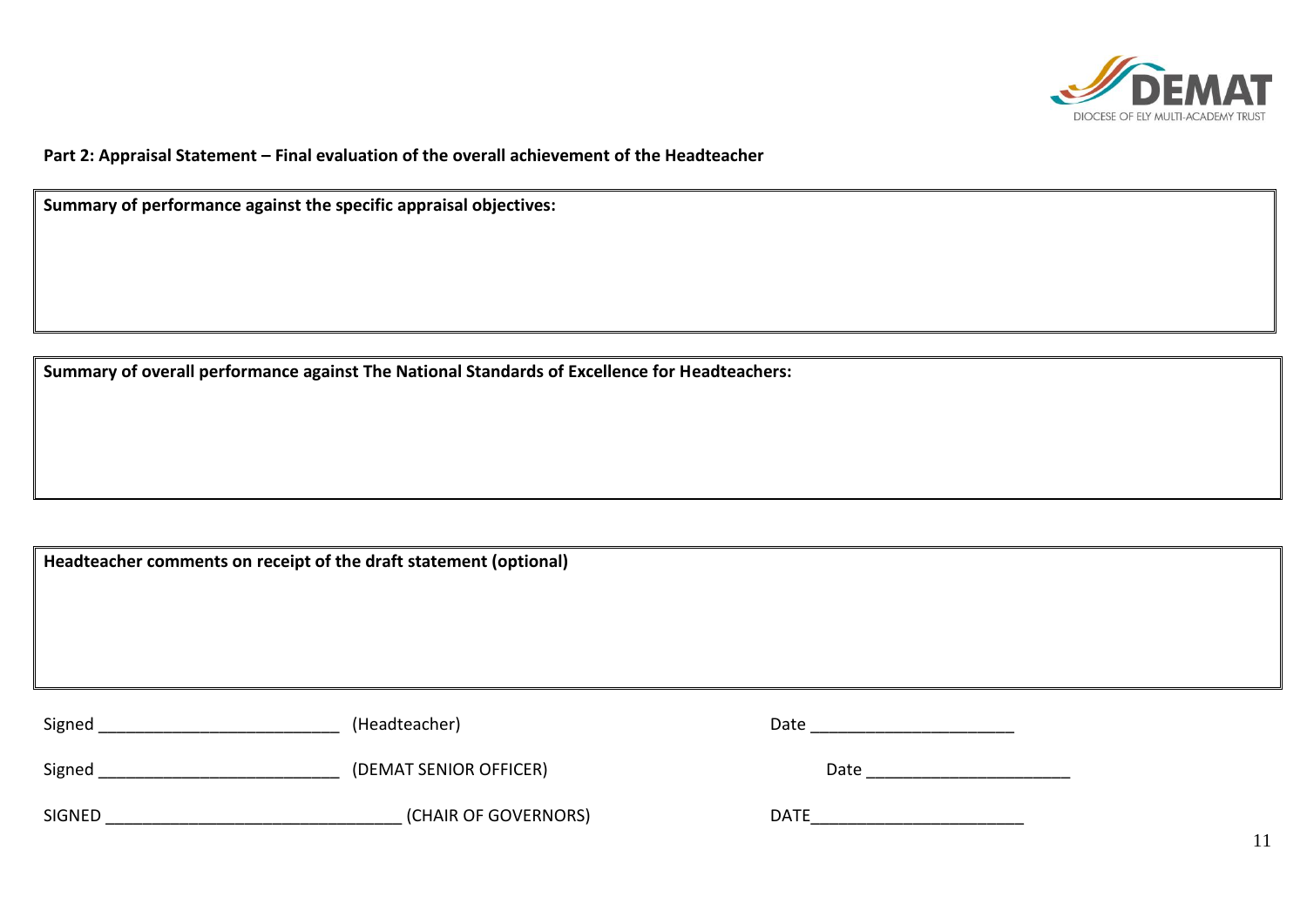

## **Part 3: Preparing for the forthcoming cycle 2017-2018**

*'The objectives set…must be such that, if they are achieved, they will contribute to (a) improving the education of all pupils at the school; and (b) the implementation of any plan the governing body designed to improve that school's educational performance. (School Teacher Appraisal Regulations 2012))*

To be completed by all parties prior to the review meeting using the framework National Standards of Excellence for Headteachers. **Objectives should be drawn from the four domains of the National Standards of Excellence for Headteachers**

Objectives should include**:**

- **1. School-specific including**
	- **a. Related to improving standards and pupil achievement**
	- **b. Finance-related (working to ensure financial stability for the school)**
- **2. DEMAT-related (as part of the DEMAT expectations)**
- **3. Professional development-related**

**Headteacher's suggestions to the Review Panel - priorities and areas for objectives for 2017-2018** 

**DEMAT Senior Officer & Chair of Governors recommendations- priorities and areas for objectives for 2017-2018**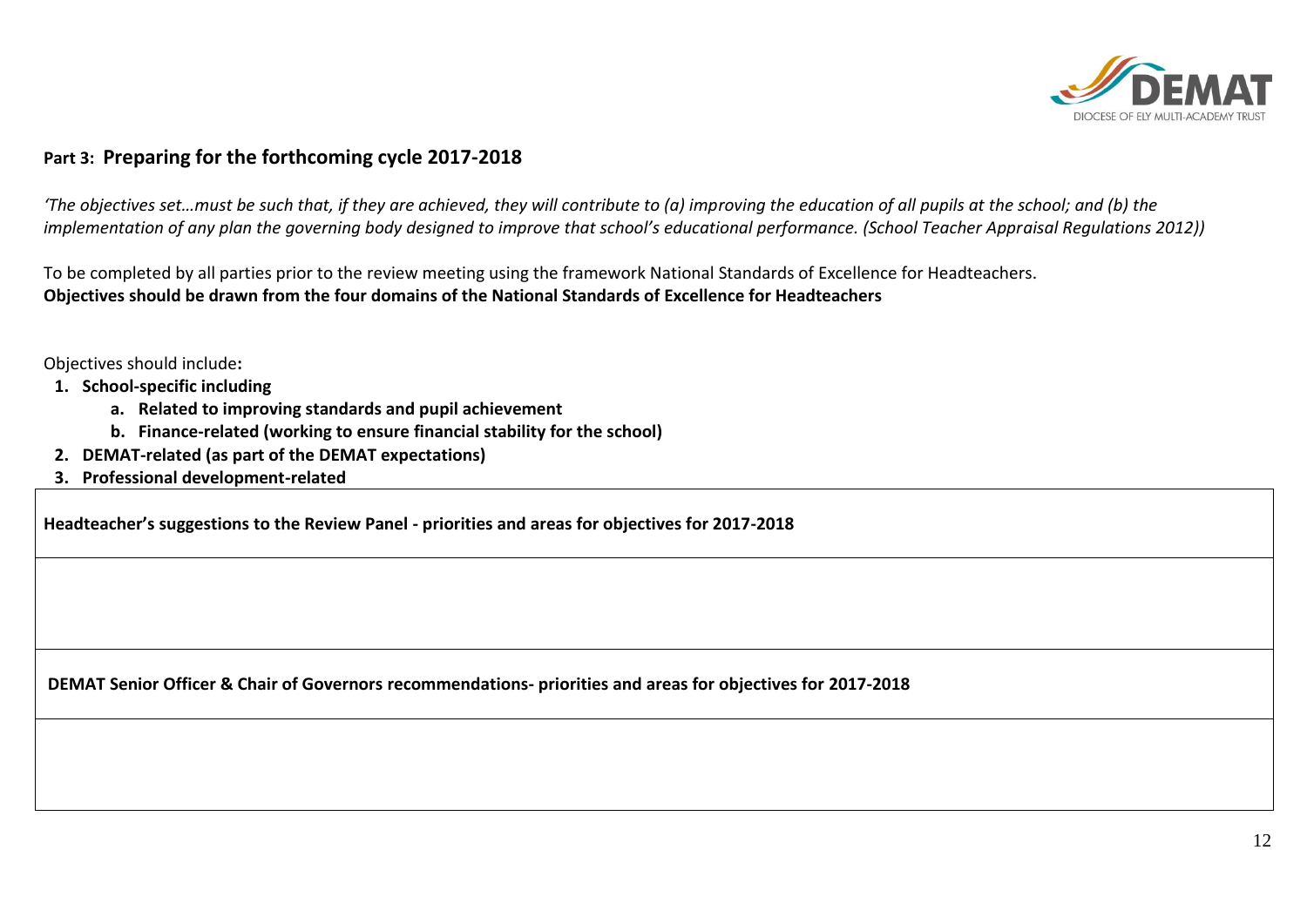

## **Part 4: Planning statement for 2017-2018 Performance Management Review objectives.** *To be constructed and agreed at the review meeting* 'The objectives set...must be such that, if they are achieved, they will contribute to (a) improving the education of all pupils at the school; and (b) the *implementation of any plan the governing body designed to improve that school's educational performance. (School Teacher Appraisal Regulations 2012))*

| Objective                                                                                                                                                                                                                             | <b>Domain Statement</b>                                                                                  | <b>Success Criteria</b>                                                                                                                                                                                          | <b>Actions/Monitoring</b>                                                                                                                                                                                                                                                                                                                                                                               | <b>Resources and support</b><br>needed                                                            |
|---------------------------------------------------------------------------------------------------------------------------------------------------------------------------------------------------------------------------------------|----------------------------------------------------------------------------------------------------------|------------------------------------------------------------------------------------------------------------------------------------------------------------------------------------------------------------------|---------------------------------------------------------------------------------------------------------------------------------------------------------------------------------------------------------------------------------------------------------------------------------------------------------------------------------------------------------------------------------------------------------|---------------------------------------------------------------------------------------------------|
| At the end of key stage 1 and 2<br>for 2018, pupils' progress from<br>starting points is at least above<br>average or improving and<br>progress for pupils in vulnerable<br>groups is at least in line with<br>national or improving. | Domain 2:<br>Pupils and staff<br>(Related to improving<br>standards and pupil<br>achievement)            | (Set specific success criteria<br>pertinent to the school's current<br>context)<br><b>EYFS progress measure</b><br>KS1 progress<br>KS2 progress from end KS1<br>Pupil premium<br>Send<br>More able<br><b>LAC</b> | Interim tracking data shows that the<br>results of teacher assessments of all<br>pupils are in line with expectations and<br>targets for achievement<br>Interim tracking data shows that<br>disadvantaged pupils are meeting<br>national expectations for all pupils<br>Interim tracking data shows that<br>disadvantaged pupils are on target to<br>achieve in line with other pupils in the<br>school | Pupil Progress meetings.<br>Pupil Asset data<br>Monitoring reports<br>Heads' reports to governors |
| The headteacher manages or<br>maintains school finances<br>responsibly, budgets and<br>resources are planned for<br>efficiently and proposed budgets<br>balance or are within agreed<br>DEMAT perimeters.                             | Domain 3:<br>Systems and Processes<br>(Finance related to<br>ensure finance stability<br>for the school) | Financial reports<br>Short and medium term planning<br>Effective management of staffing<br>and resources<br>Strategic deployment of<br>resources                                                                 | Financial reports to governing body and<br>DEMAT.<br>Strategic actions result in a decrease in<br>deficit or increase carry forward.                                                                                                                                                                                                                                                                    | Monthly budget reports                                                                            |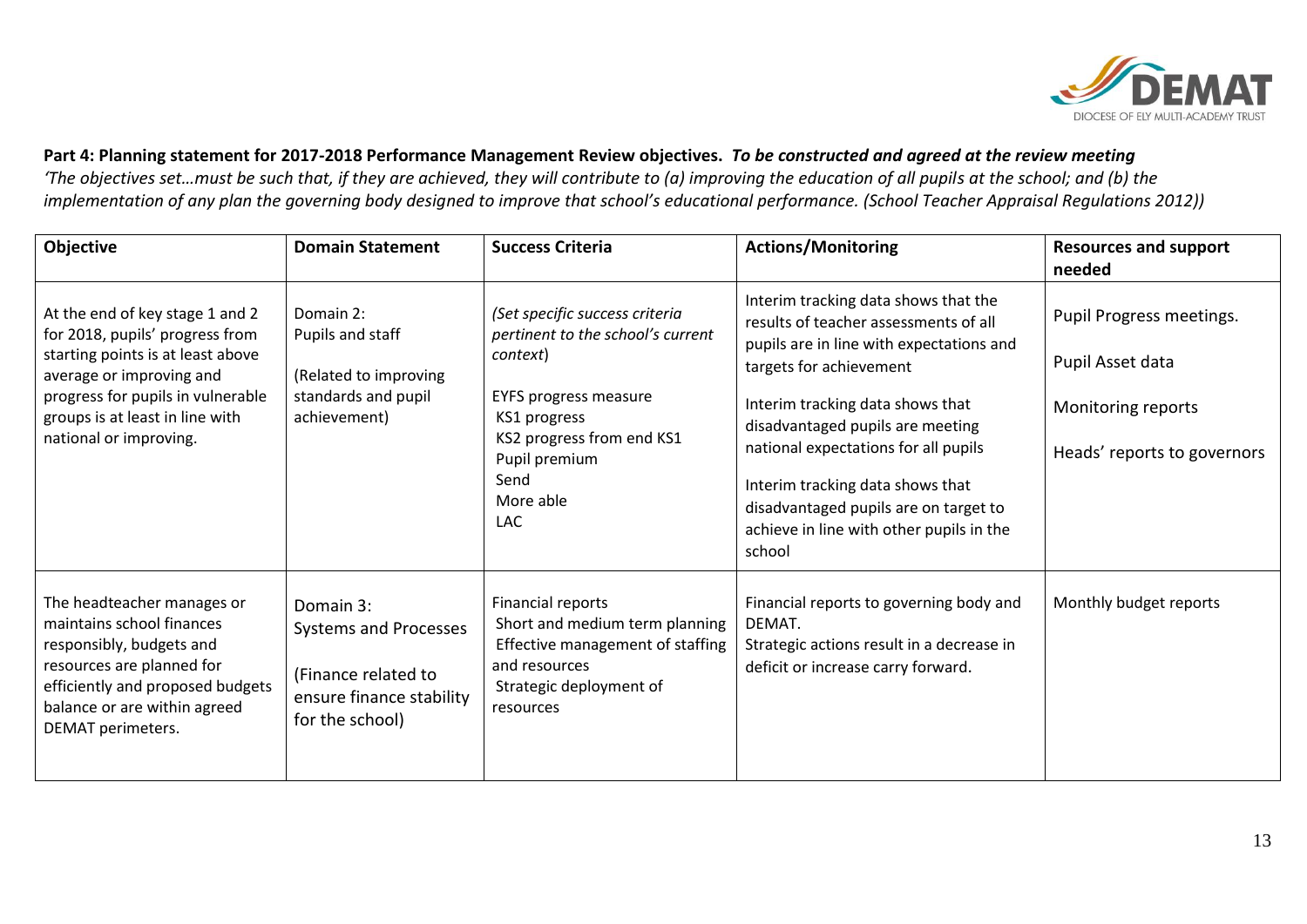

| The school is on track to achieve | Domain 4:                              | The quality of teaching, learning and                                                                            | Reports by the headteacher                           | Agenda/minutes of meetings             |
|-----------------------------------|----------------------------------------|------------------------------------------------------------------------------------------------------------------|------------------------------------------------------|----------------------------------------|
| an outcome of Good or better at   | The Self-improving                     | assessment is good or better, and                                                                                | Notes/minutes of appropriate                         | Notes of interviews                    |
| the next Ofsted inspection.       | school)                                | where it is below good, this is being<br>challenged by the headteacher, e.g.<br>-Inadequate teachers are given a | meetings, including staff and<br>governors' meetings | Lesson observations                    |
|                                   | (DEMAT related<br>as part of the DEMAT | support plan                                                                                                     | Notes/reports on pupil interviews                    | Notes on book scrutinies               |
|                                   | minimum expectations)                  | -RI teachers are given a professional<br>development plan                                                        | Termly interim review by the                         | Head teacher's self-evaluation         |
|                                   |                                        |                                                                                                                  | governors involved in the Head                       |                                        |
|                                   |                                        | The proportion of pupils achieving<br>age related attainment across all                                          | teacher's appraisal                                  | Head teacher's reports to<br>governors |
|                                   |                                        | year groups in reading, writing and                                                                              | Self-evaluation by the Head teacher                  | Relevant agenda and minutes            |
|                                   |                                        | maths is either in line with the 75%<br>expectation or improving strongly.                                       | Scrutiny of records by an external                   | of governors' meetings                 |
|                                   |                                        |                                                                                                                  | adviser/leadership and management                    |                                        |
|                                   |                                        | Pupils' work books show evidence of                                                                              | consultant                                           |                                        |
|                                   |                                        | good or better progress over time.                                                                               | Scrutiny of books and other work by                  |                                        |
|                                   |                                        | Lesson observations record an<br>increase in the percentage of good                                              | pupils                                               |                                        |
|                                   |                                        | to outstanding lessons                                                                                           | Lesson observations and informal                     |                                        |
|                                   |                                        |                                                                                                                  | drop-ins                                             |                                        |
|                                   |                                        | Work scrutiny shows evidence of<br>peer and self-assessment                                                      | Evidence of peer and self-assessment                 |                                        |
|                                   |                                        |                                                                                                                  |                                                      |                                        |
|                                   |                                        | Monitoring shows that assessment                                                                                 | Headteacher's reports to governors                   |                                        |
|                                   |                                        | and marking give pupils information<br>on how to improve their work                                              | Monitoring and self-evaluation reports               |                                        |
|                                   |                                        |                                                                                                                  | Agenda/minutes of meetings, as<br>appropriate        |                                        |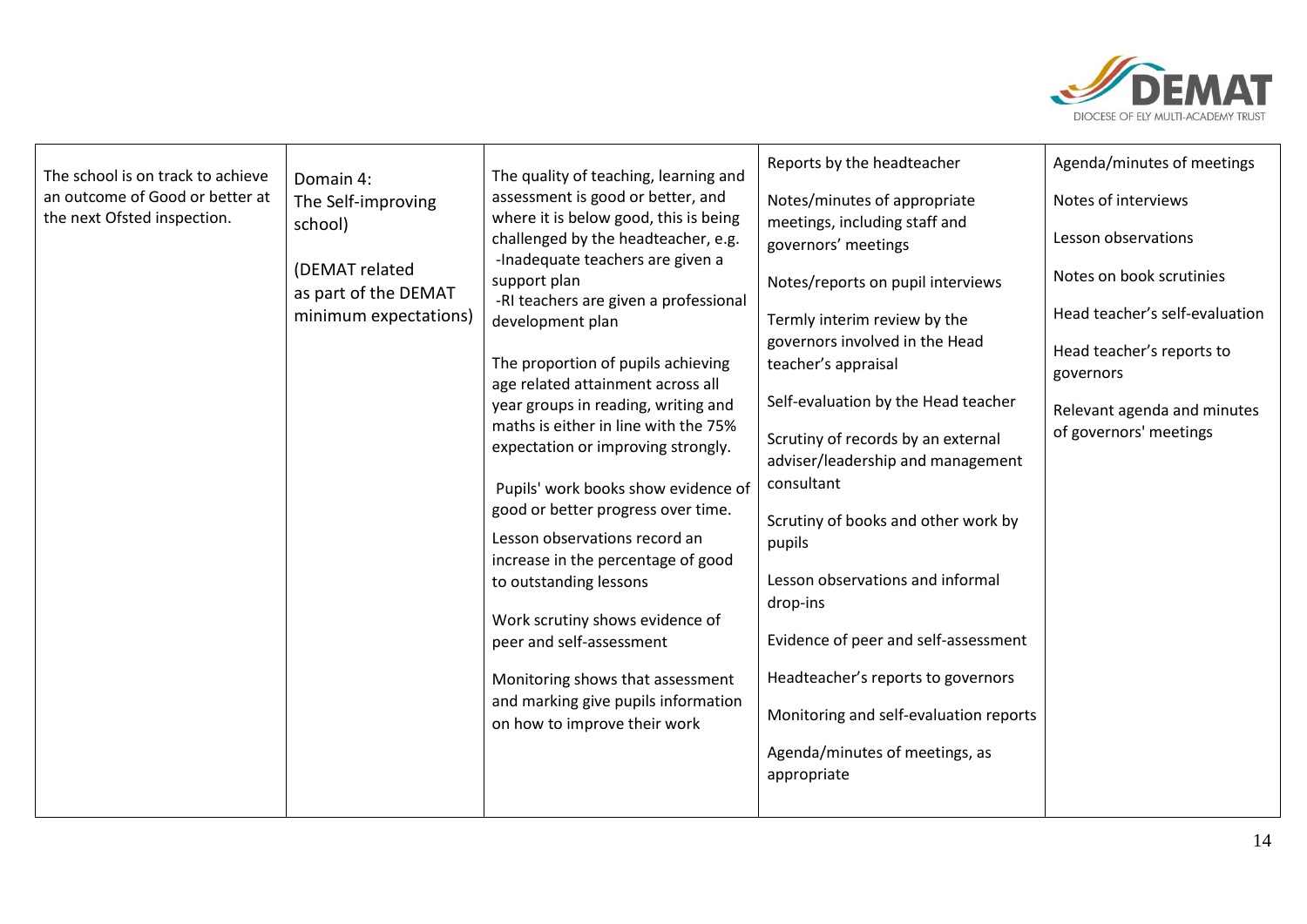

| The headteacher seeks and<br>undertakes professional<br>development opportunities. | Domain 1:<br>Qualities and<br>Knowledge<br>(Professional<br>development related) | CPD (be specific to school) to<br>include:<br>Staff wellbeing<br>Work life balance<br>Succession planning opportunities<br>Wellbeing policy<br>Mentoring programme<br>New heads' induction | The headteacher will agree with the<br>governing body what additional<br>qualification is needed and decide a<br>focus for the research<br>The headteacher will meet interim<br>deadlines for completing research and<br>course-related work<br>Interim measures show that<br>improvement targets are being met in<br>the area of need for the school |  |  |
|------------------------------------------------------------------------------------|----------------------------------------------------------------------------------|--------------------------------------------------------------------------------------------------------------------------------------------------------------------------------------------|-------------------------------------------------------------------------------------------------------------------------------------------------------------------------------------------------------------------------------------------------------------------------------------------------------------------------------------------------------|--|--|
| Monitoring arrangements and Interim appraisal review dates:                        |                                                                                  |                                                                                                                                                                                            |                                                                                                                                                                                                                                                                                                                                                       |  |  |

| $\sim$<br>Signed | leadteacher)<br>. Et | .<br>ᄮ |
|------------------|----------------------|--------|
|------------------|----------------------|--------|

| Signed | (DEMAT Senior Officer |
|--------|-----------------------|
|--------|-----------------------|

Signed \_\_\_\_\_\_\_\_\_\_\_\_\_\_\_\_\_\_\_\_\_\_\_\_\_\_ (Chair of Governors) Date \_\_\_\_\_\_\_\_\_\_\_\_\_\_\_\_\_\_\_\_\_\_

| $\overline{\phantom{0}}$<br>Date |  |
|----------------------------------|--|
|                                  |  |

Signed \_\_\_\_\_\_\_\_\_\_\_\_\_\_\_\_\_\_\_\_\_\_\_\_\_\_ (DEMAT Senior Officer ) Date \_\_\_\_\_\_\_\_\_\_\_\_\_\_\_\_\_\_\_\_\_\_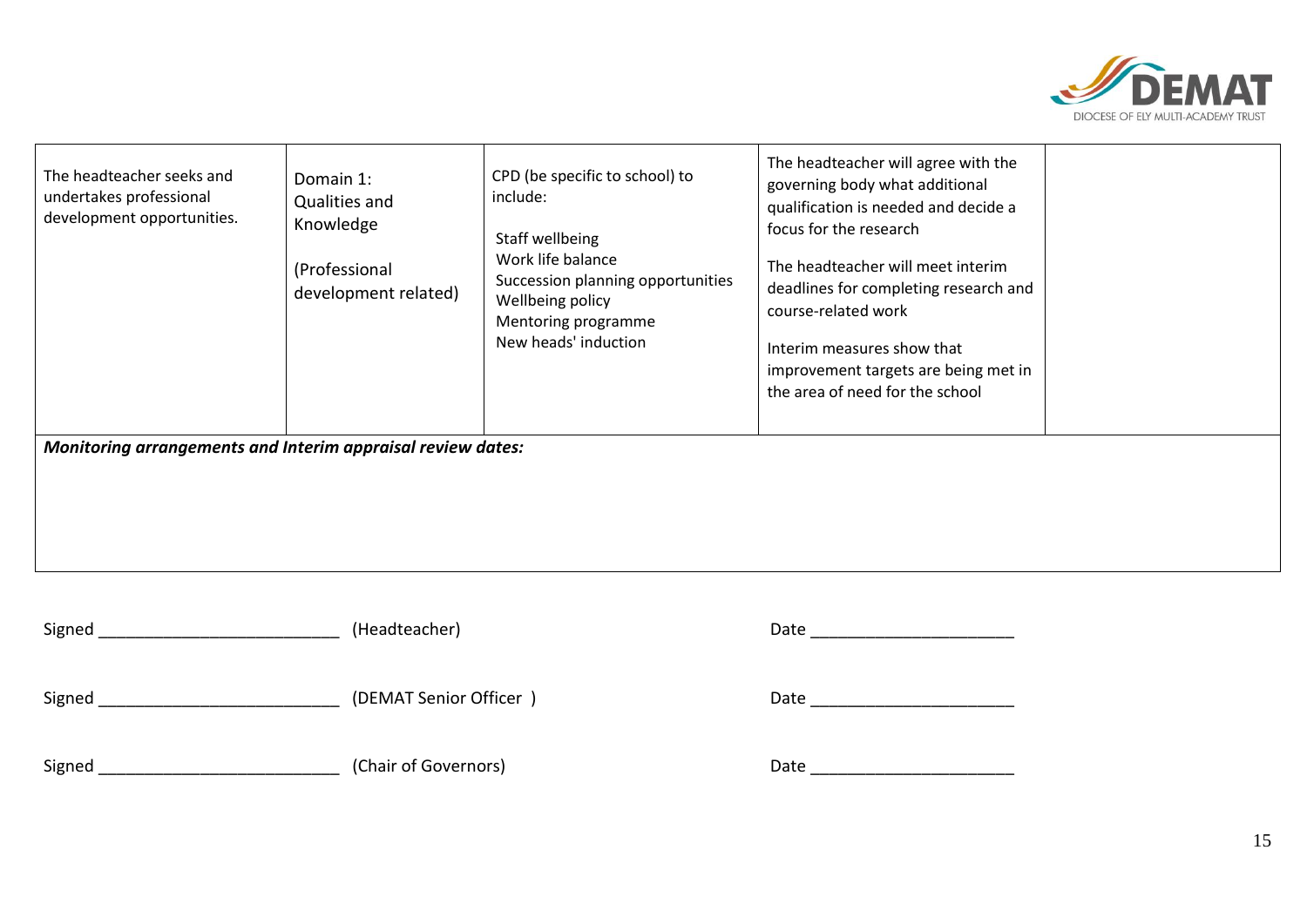

# **Performance Management Procedure (All staff excluding Headteachers) March 2017**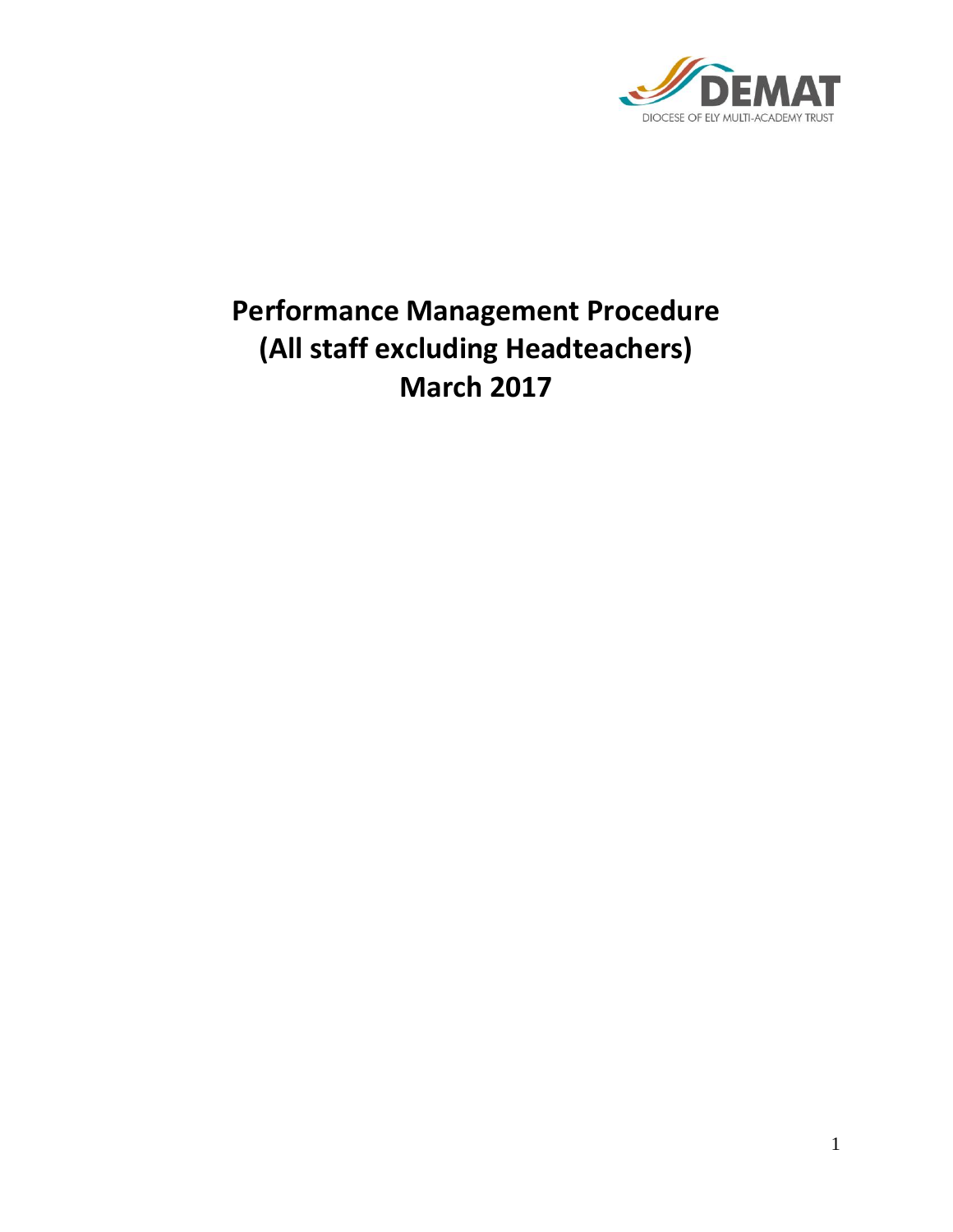

## **Guide for Appraisers and Appraisees**

#### **Contents**

| 700. | N<br>ın |
|------|---------|
|------|---------|

| 1.      | <b>INTRODUCTION</b>                         | 3        |
|---------|---------------------------------------------|----------|
| 2.      | THE ROLES OF THE APPRAISER AND APPRAISEE    | 4        |
| З.      | <b>WORK PLANS</b>                           | 4-5      |
| 4.      | <b>TERMLY REVIEW MEETINGS</b>               | 5        |
| 5.      | THE ANNUAL REVIEW MEETING                   | $6 - 7$  |
| 6.      | PERFORMANCE RELATED PAY                     | 8        |
| Annex 1 | PERFORMANCE MANAGEMENT SCHEME DOCUMENTATION | $9 - 12$ |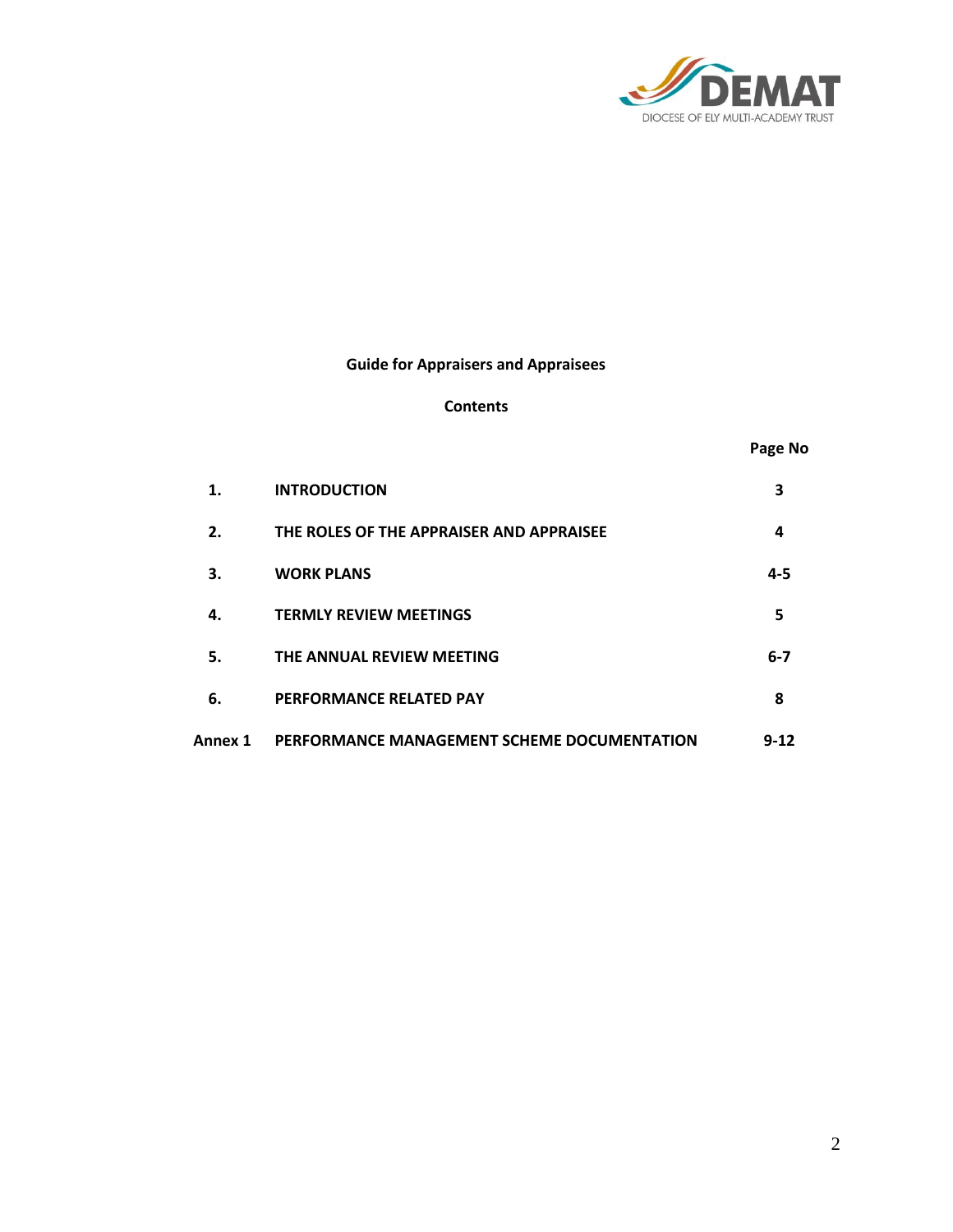

## **1. Introduction**

- 1.1 Our Trust is committed to performance management to develop all staff and to improve the quality of service provided to pupils, parents and the school community. This policy covers all staff on short fixed term contracts of less than one term and those subjects to the probationary period. It sets a framework for all staff to agree and review priorities and objectives within the context of the trust's development plan and their own development needs.
- 1.2 The Performance Management Scheme
	- Is a continuous annual cycle
	- links performance and the drive for continuous improvement and service
	- is a rigorous approach to defining, assessing and rewarding achievement in the workplace
	- ensures strong links to the Trust priorities
	- increases the individual's understanding of how their job adds value to the organisation



## 1.3 The Performance Management cycle is:

- 1.4 We will implement our performance management arrangements based on:
	- fairness. We all need to be aware of the potential for unconscious discrimination and to avoid assumptions about individuals based on stereotypes; and
	- equal opportunity. All support staff will be encouraged and supported to achieve their potential through agreeing objectives, undertaking development and having their performance regularly assessed.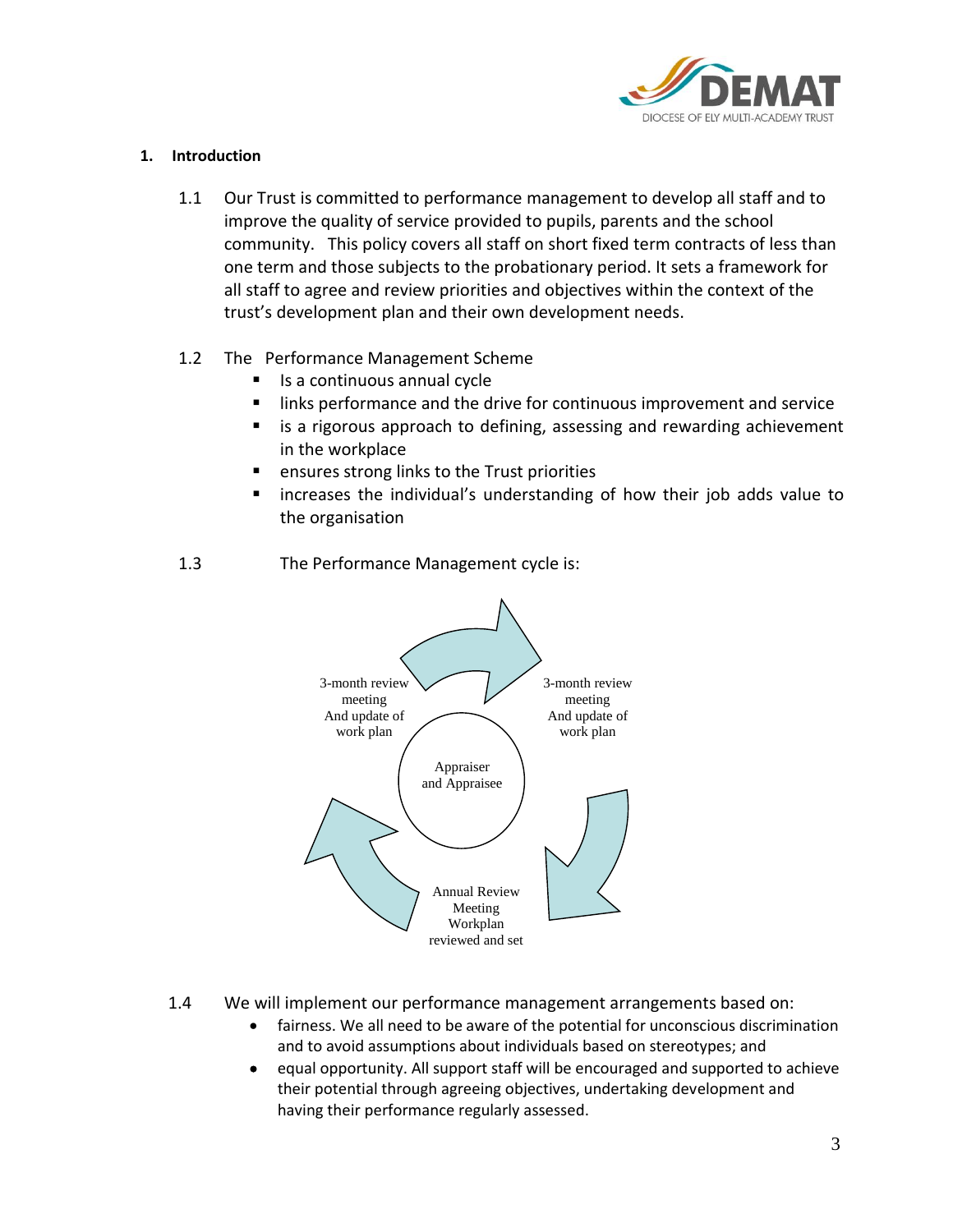

## **2 The Roles of the Appraiser and Appraisee**

- 2.1 The role of the Appraiser is to lead the process. The role of the Appraisee is to participate in and contribute to the process.
- 2.2 Employees are normally appraised by their immediate manager because those who delegate work and monitor performance are best placed to appraise performance.
- 2.3 It is the responsibility of each Appraiser to own the process and to communicate it to staff. The Appraiser is responsible for investing time, energy and skill so that:
	- Everyone is made aware of the advantages of performance management
	- Staff are clear about what is involved and are committed to their job descriptions
	- The Appraisers are responsive to staff queries and concerns
	- There is a consistent approach by all Appraisers

## **3 Work Plans**

- 3.1 A workplan
	- Is a 'living' document to be discussed regularly by the Appraiser and Appraisee and revised as appropriate;
	- Is the primary documentation for Performance Management and the Annual review meeting. The workplan confirms the contribution required of the individual towards the achievement of the Trusts objectives, which are related to the Trust Business Plan.
	- contains
		- Objectives
		- Tasks/actions
		- Performance indicators
		- Deadlines for achievement
		- Evidence of achievement
		- Learning and development plan.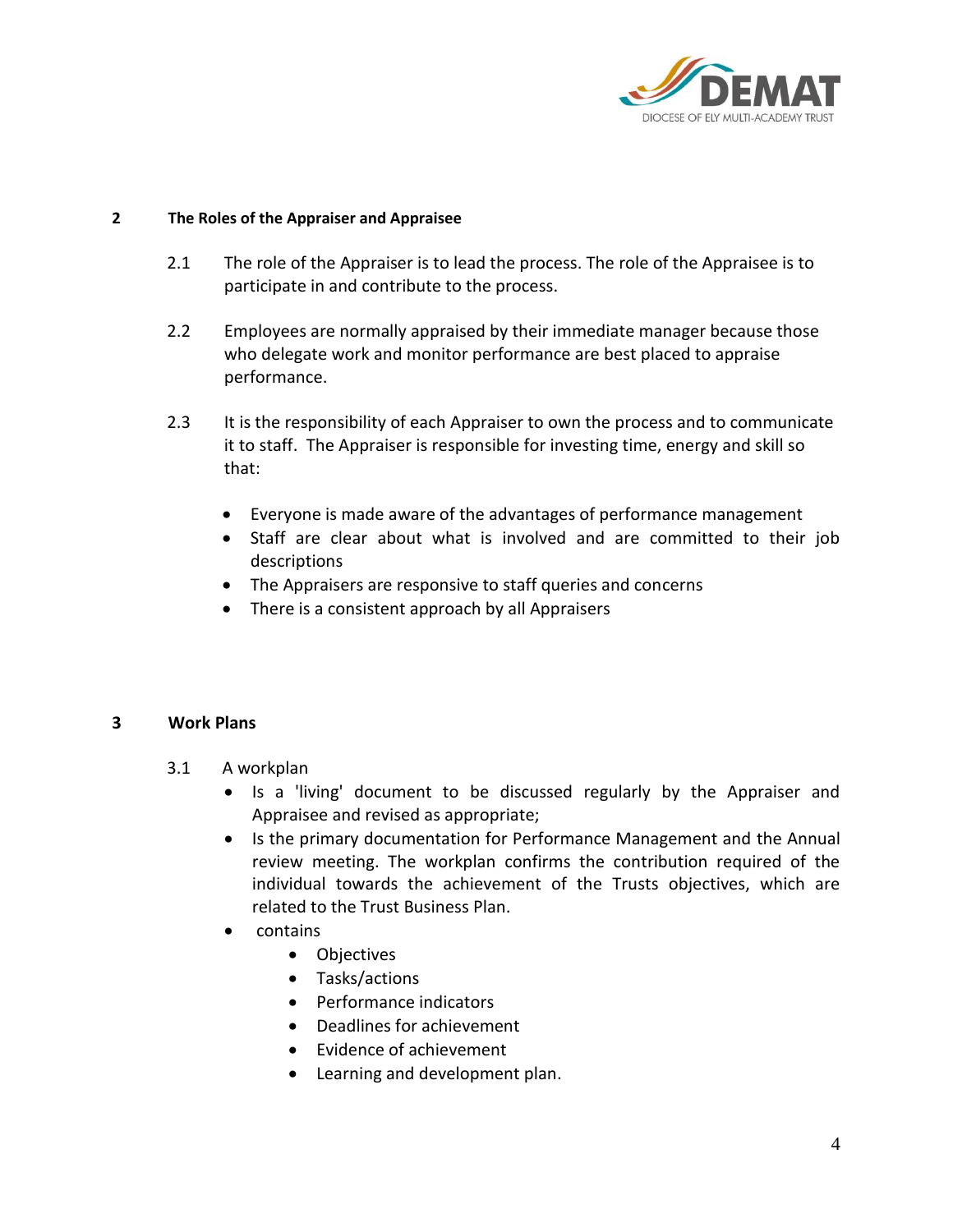

- 3.2 It is the Appraiser's responsibility to develop the workplan in consultation with the Appraisee. Objectives should reflect the key tasks and responsibilities of the individual's job and be challenging enough to raise performance. Easy to achieve objectives will not stimulate an individual or make best use of their potential. However, they must be realistic and balanced. The number of objectives set will vary according to the nature of the job and the level of responsibilities. Normally there will be between 4 and 8 objectives.
- 3.3 Discussions about the development of the workplan should be based around
	- The Trust Business plan
	- Existing workplans
	- Job descriptions
	- Employee experiences of what is important in their job.

It should help the Appraisee to:

- give commitment to the Trust Business Plan
- know how well they are doing
- look back on what has been achieved during the reporting period
- formally acknowledge and celebrate success
- create successful working relationships
- identify areas for improvement
- agree objectives for the next review cycle.
- 3.4 Where an individual has not achieved an objective it is important to establish the reasons for non-achievement since those reasons may inform future decisions and actions and the development of learning and development plans.

## **4 Developing Staff**

- 4.1 To ensure that staff development is directly linked to objectives on a collective and individual basis the Performance Management Scheme includes the following elements:
	- Learning and development activity to support workplan delivery
	- Review of learning and development undertaken in terms of quality, impact on service and value for money at individual and school level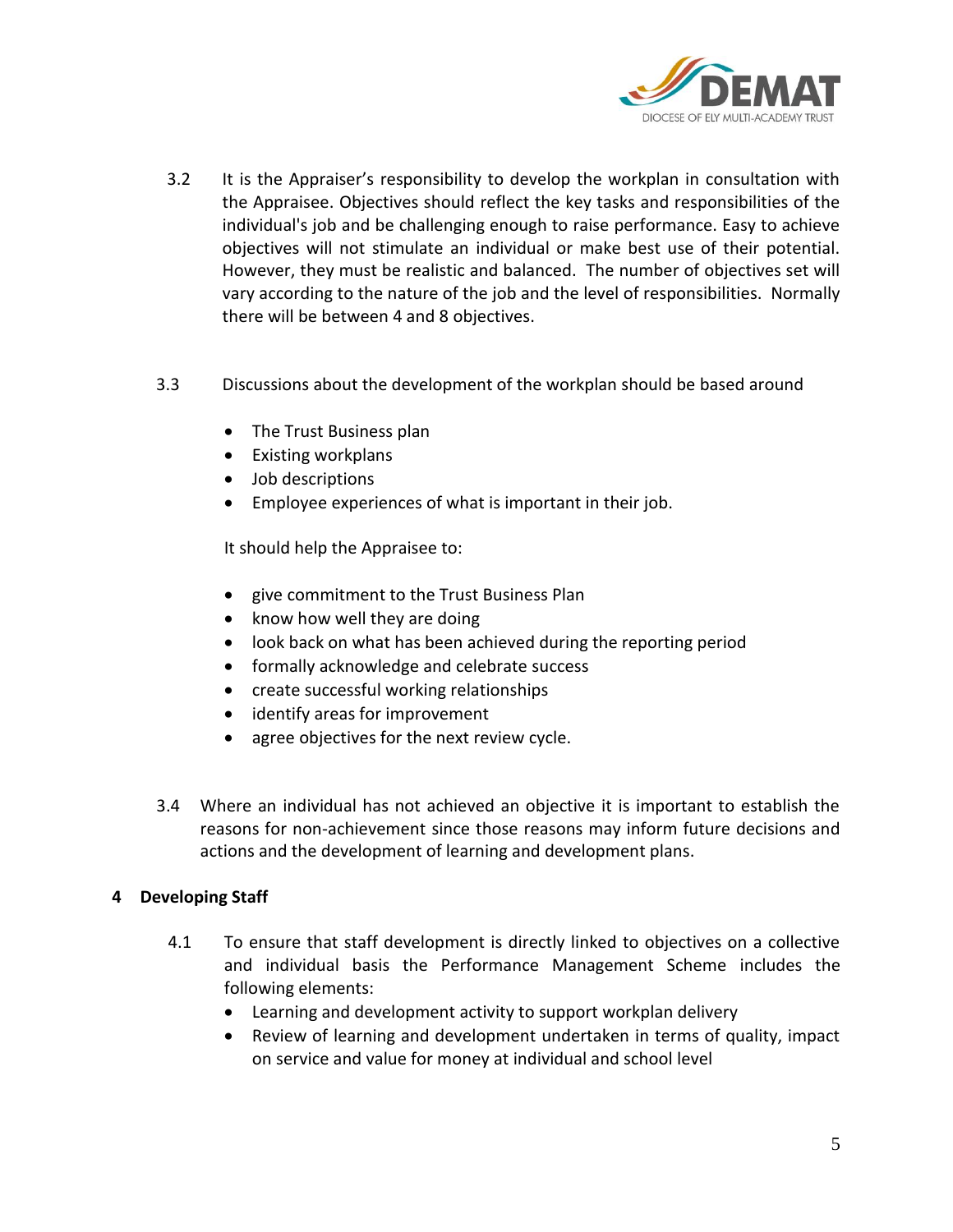

## **5 Termly Review Meetings**

- 5.1 Termly Review meetings are normally short one-to-one discussions between the Appraiser and Appraisee. Meetings should be regular (at least termly), specific and positive to reinforce successful behaviour and encourage change where necessary. All staff need continuous feedback, praise and reassurance especially when they have done well and worked hard. Ways should be found to publicise and celebrate significant achievements.
- 5.2 Areas of under-achievement should also be discussed, but in a climate of support and encouragement rather than blame or punishment. Means of addressing underachievement should be continually sought. However, there needs to be clarity that continued poor performance will be addressed via the capability procedure. Performance Management will be suspended if the capability procedure is invoked.
- 5.3 A brief note of the meeting and work observation outcomes should be retained by the Appraiser and Appraisee.

## **6 The Annual Review Meeting**

- 6.1 The annual review meeting is a structured discussion held between Appraiser and Appraisee. Its purpose is to assess overall job performance during the review period and find ways to improve and extend performance.
- 6.2 The meeting will have eight features:
	- 1 Share assessment of performance relating to the whole of the previous cycle - normally 12 months. These assessments will be based on the workplan, work observation and the review meetings of the period in question.
	- 2 Recognise and celebrate achievements.
	- 3 Identify areas where performance could be improved and agree ways of achieving this.
	- 4 Determine how the Appraiser can assist the individual to improve performance and where necessary improve the Appraiser's own input to the process.
	- 5 Establish a workplan for the following 12 months.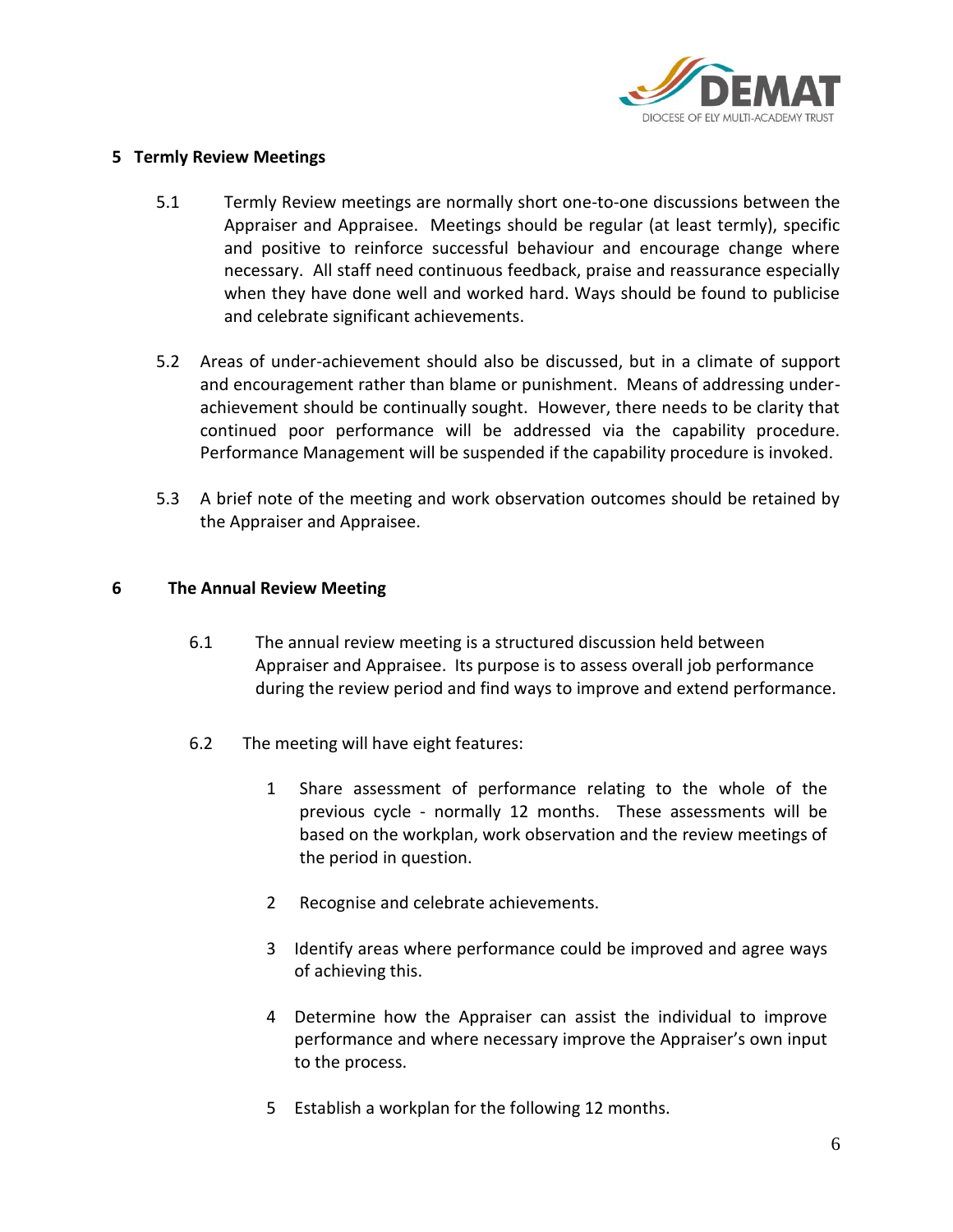

- 6 Agree a learning and development plan
- 7 Plan a programme of regular review meetings and work observation leading up to the next annual review meeting.
- 8 A written record of the meeting should be retained by the Apraiser and Appraisee.
- 6.3 Effective Annual Review meetings have:
	- Sufficient time and notice for both parties to prepare, and exchange information
	- Proper preparation and identification of relevant information to support observations and assessments
	- Discussion conducted in spirit of support and encouragement
	- No surprises, initially problems should be raised during review sessions throughout the year
	- Enough time allocated to do justice to the discussion
	- An uninterrupted discussion which is private
	- An open and honest two-way discussion with the individual taking the lead
	- Documented conclusions and actions for both parties
	- Commitment to any actions arising.
- 6.4 The record of the discussion and outcome of the Annual Review Meeting should be completed either at the meeting or shortly afterwards. The record should be countersigned by the Appraiser's own Manager. This will ensure an independent view of the process and should ensure consistency and fairness in the operation of the scheme. The record is maintained on the employee's Personnel file.
- 6.5 Relevant information from Performance Management documentation may be taken into account in making decisions and in advising those responsible for taking decisions, or making recommendations about performance, pay, promotion, dismissal or disciplinary matters.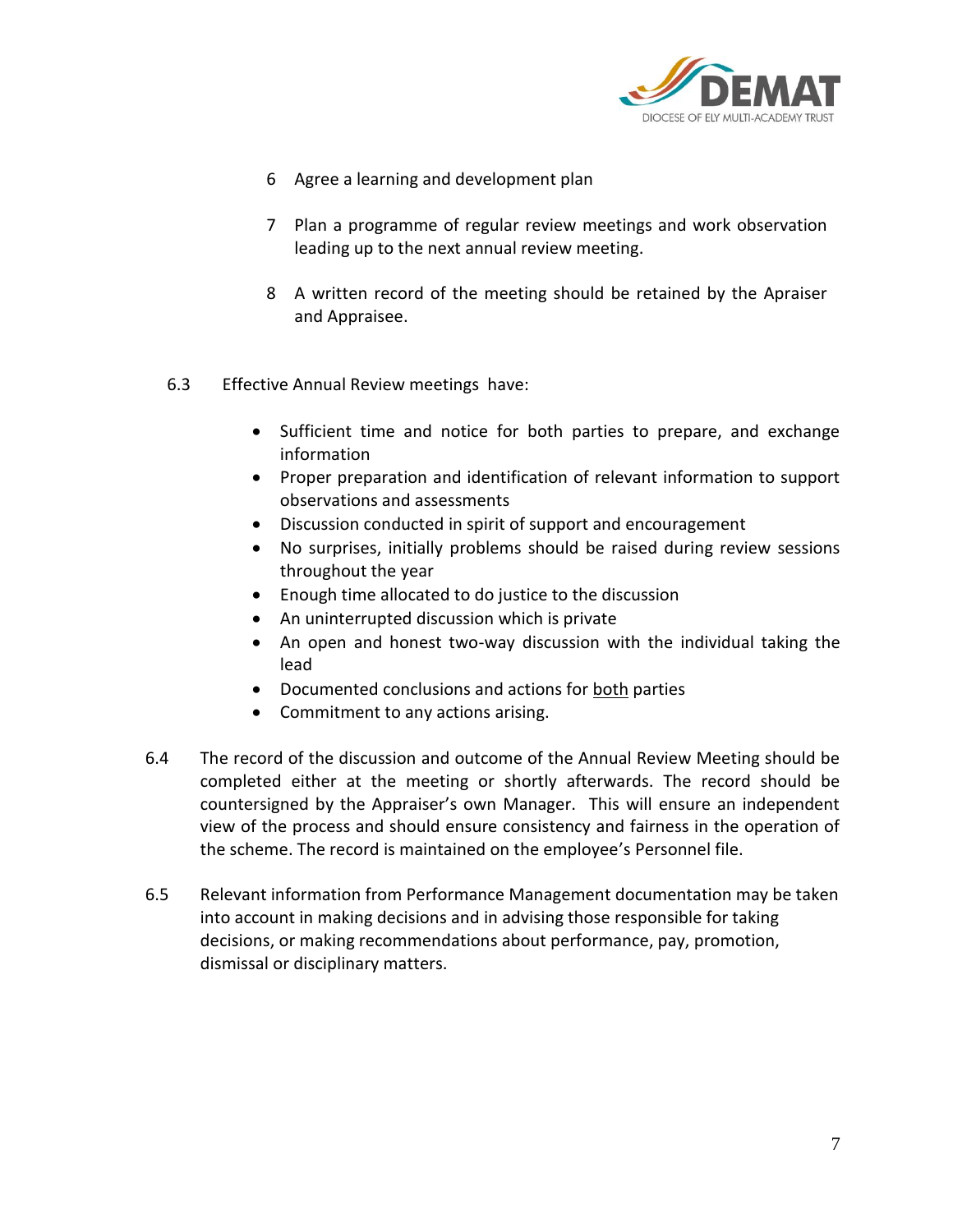

## **7 Performance Related Pay**

- 7.1 The line manager will consider Performance Management outcomes in making recommendations on salary in accordance with the trust's pay policy. This may include recommending the withholding of an increment for service which is less than satisfactory, or the awarding of an honorarium where the employee's performance exceeds that which could reasonably be expected and the employee has made a sustained and substantial contribution to the trust.
- 7.2 Where an individual is aggrieved about a salary decision there is right of appeal in accordance with the trust's pay policy.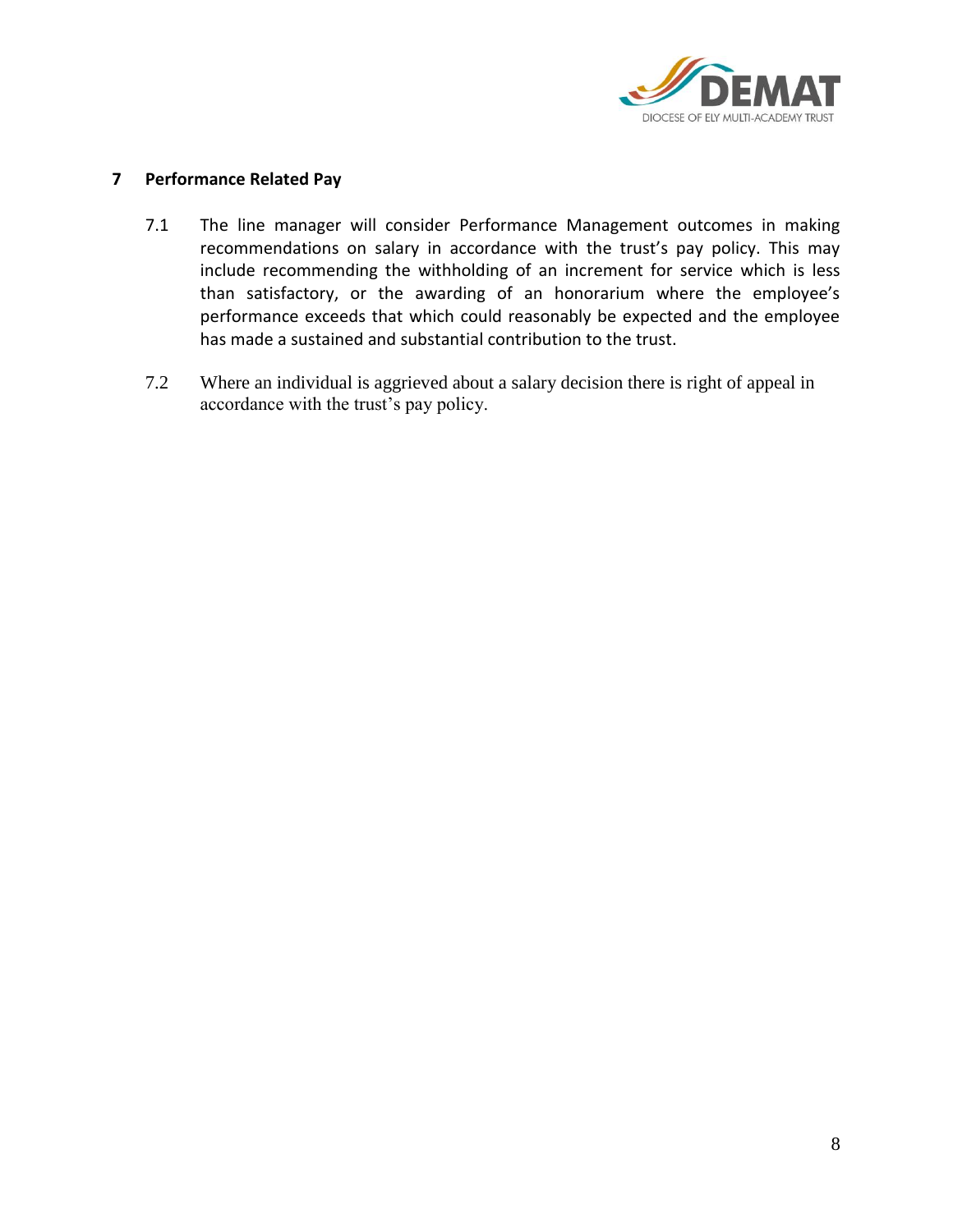

## **Annex 1**

# **PERFORMANCE MANAGEMENT SCHEME**

| The Workplan                                                                                                                                                                                                                                    |                        |
|-------------------------------------------------------------------------------------------------------------------------------------------------------------------------------------------------------------------------------------------------|------------------------|
| Date last revised:                                                                                                                                                                                                                              |                        |
| <b>Personal Details:</b>                                                                                                                                                                                                                        |                        |
| Name:                                                                                                                                                                                                                                           | Job Title:             |
| Period from:                                                                                                                                                                                                                                    | To:                    |
| Job Title                                                                                                                                                                                                                                       |                        |
| Other details:                                                                                                                                                                                                                                  |                        |
|                                                                                                                                                                                                                                                 |                        |
|                                                                                                                                                                                                                                                 |                        |
| SIGNED:<br><u> 1989 - Johann Barbara, martin amerikan basal da</u>                                                                                                                                                                              | (Post Holder)          |
| SIGNED:                                                                                                                                                                                                                                         | (Appraiser)            |
| SIGNED:<br><u>and the company of the company of the company of the company of the company of the company of the company of the company of the company of the company of the company of the company of the company of the company of the com</u> | (Appraiser's, Manager) |
| Date:                                                                                                                                                                                                                                           |                        |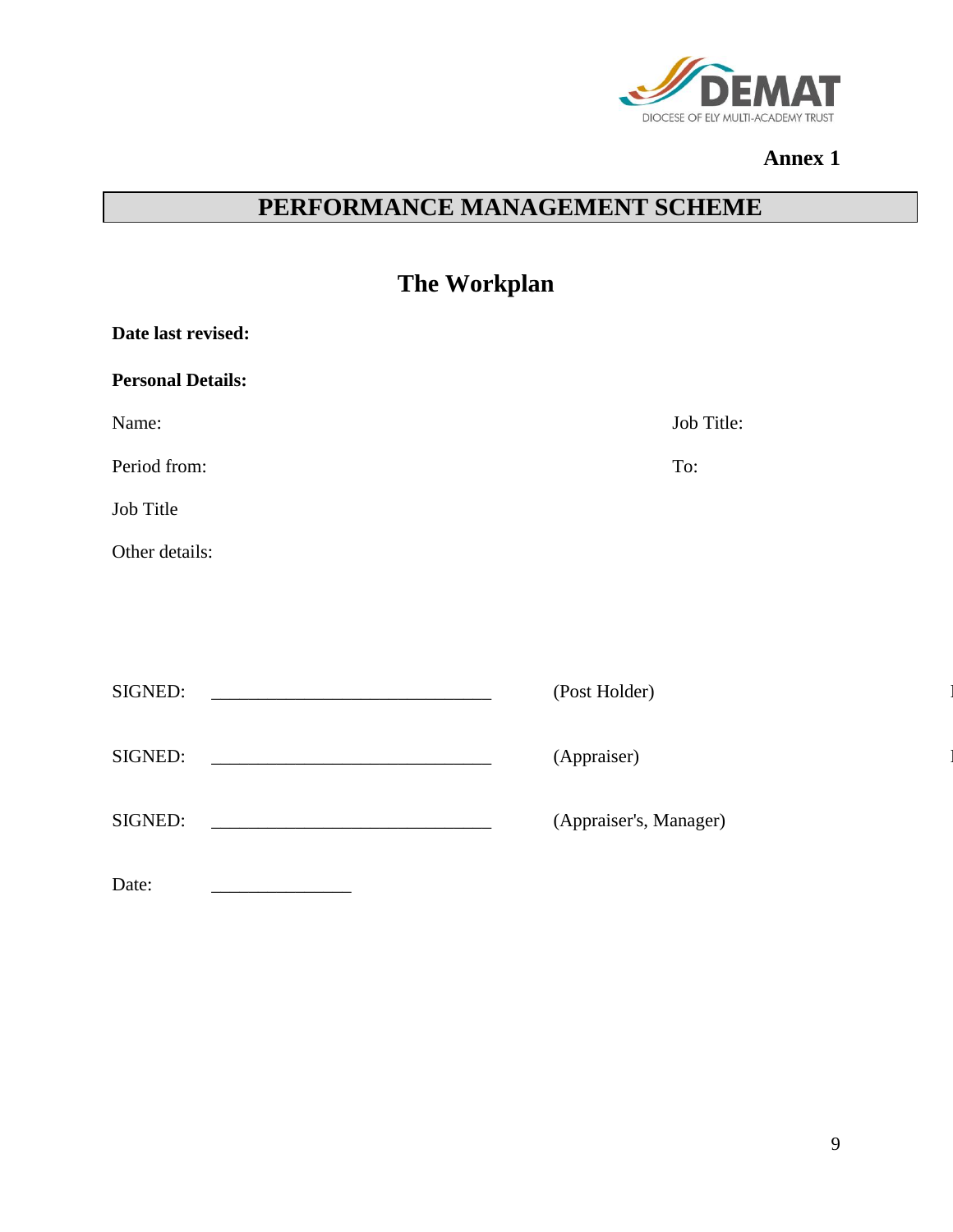

# **PERFORMANCE MANAGEMENT SCHEME**

| <b>Objectives</b><br>what you need to<br>achieve, linked to<br>business plan<br>objectives | <b>Task/Actions</b><br>what you intend to do to<br>achieve your objectives | Performance<br><b>Indicators/Targets</b><br>what you will use to measure<br>how well you are achieving | <b>Deadline for</b><br><b>Achievement of</b><br><b>Performance Indicators</b> | <b>Evidence of</b><br>review/<br>Achievement/<br><b>Comments</b> |
|--------------------------------------------------------------------------------------------|----------------------------------------------------------------------------|--------------------------------------------------------------------------------------------------------|-------------------------------------------------------------------------------|------------------------------------------------------------------|
|                                                                                            |                                                                            |                                                                                                        |                                                                               |                                                                  |
|                                                                                            |                                                                            |                                                                                                        |                                                                               |                                                                  |
|                                                                                            |                                                                            |                                                                                                        |                                                                               |                                                                  |
|                                                                                            |                                                                            |                                                                                                        |                                                                               |                                                                  |
|                                                                                            |                                                                            |                                                                                                        |                                                                               |                                                                  |
|                                                                                            |                                                                            |                                                                                                        |                                                                               |                                                                  |
|                                                                                            |                                                                            |                                                                                                        |                                                                               |                                                                  |
|                                                                                            |                                                                            |                                                                                                        |                                                                               |                                                                  |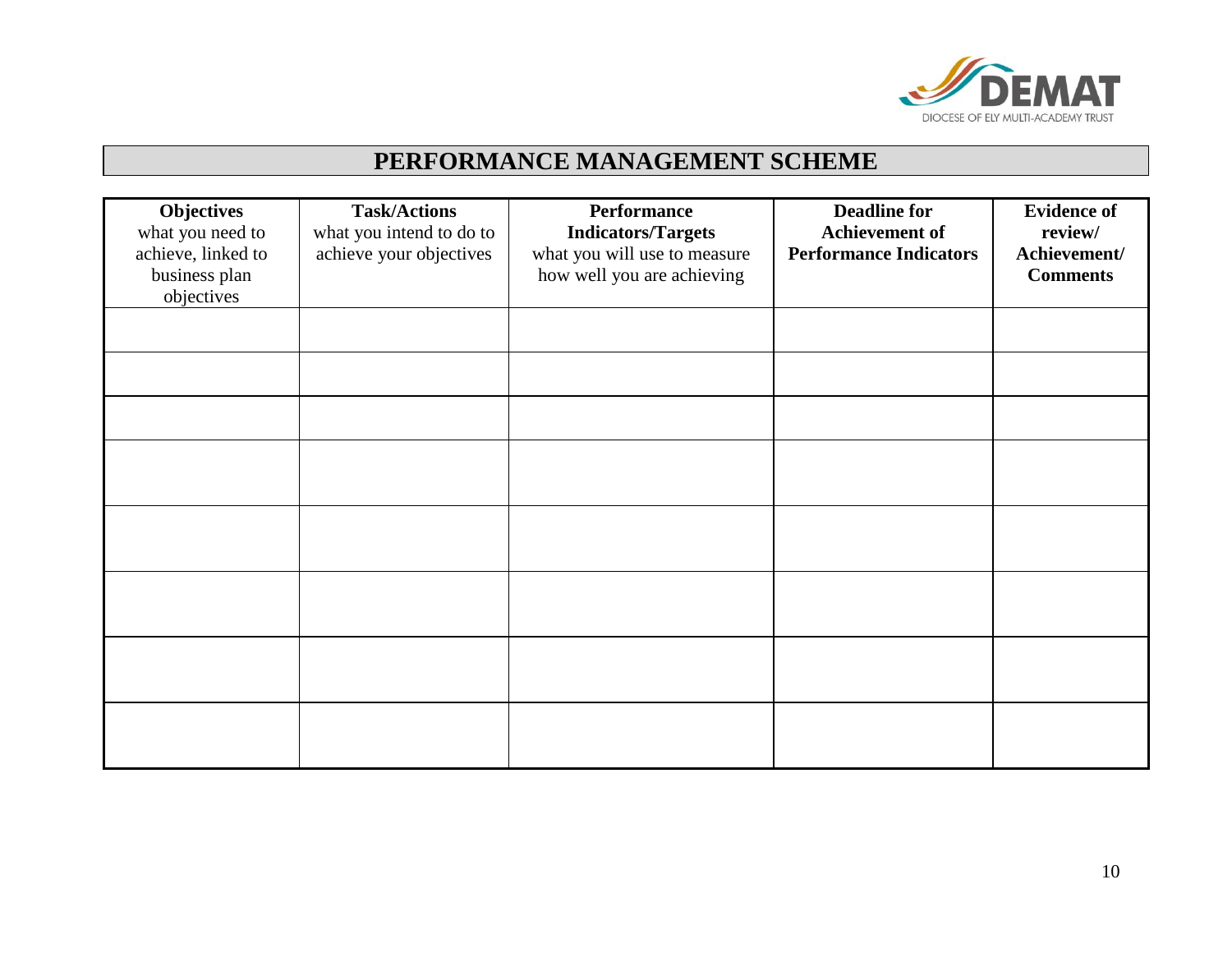

# **PERFORMANCE MANAGEMENT SCHEME**

## **Learning & Development Plan**

| Objective<br>(linked to workplan) | <b>L&amp;D</b> Required<br><b>Method</b><br>e.g. course | <b>Date</b><br>(planned/undertaken) | Key L&D<br><b>Objectives</b> | <b>Expected Outcomes</b> | L&D<br>Outcomes* |
|-----------------------------------|---------------------------------------------------------|-------------------------------------|------------------------------|--------------------------|------------------|
|                                   |                                                         |                                     |                              |                          |                  |
|                                   |                                                         |                                     |                              |                          |                  |
|                                   |                                                         |                                     |                              |                          |                  |
|                                   |                                                         |                                     |                              |                          |                  |
|                                   |                                                         |                                     |                              |                          |                  |
|                                   |                                                         |                                     |                              |                          |                  |
|                                   |                                                         |                                     |                              |                          |                  |

\* Were key L&D objectives met and Expected Outcomes achieved? If 'No', give reasons.